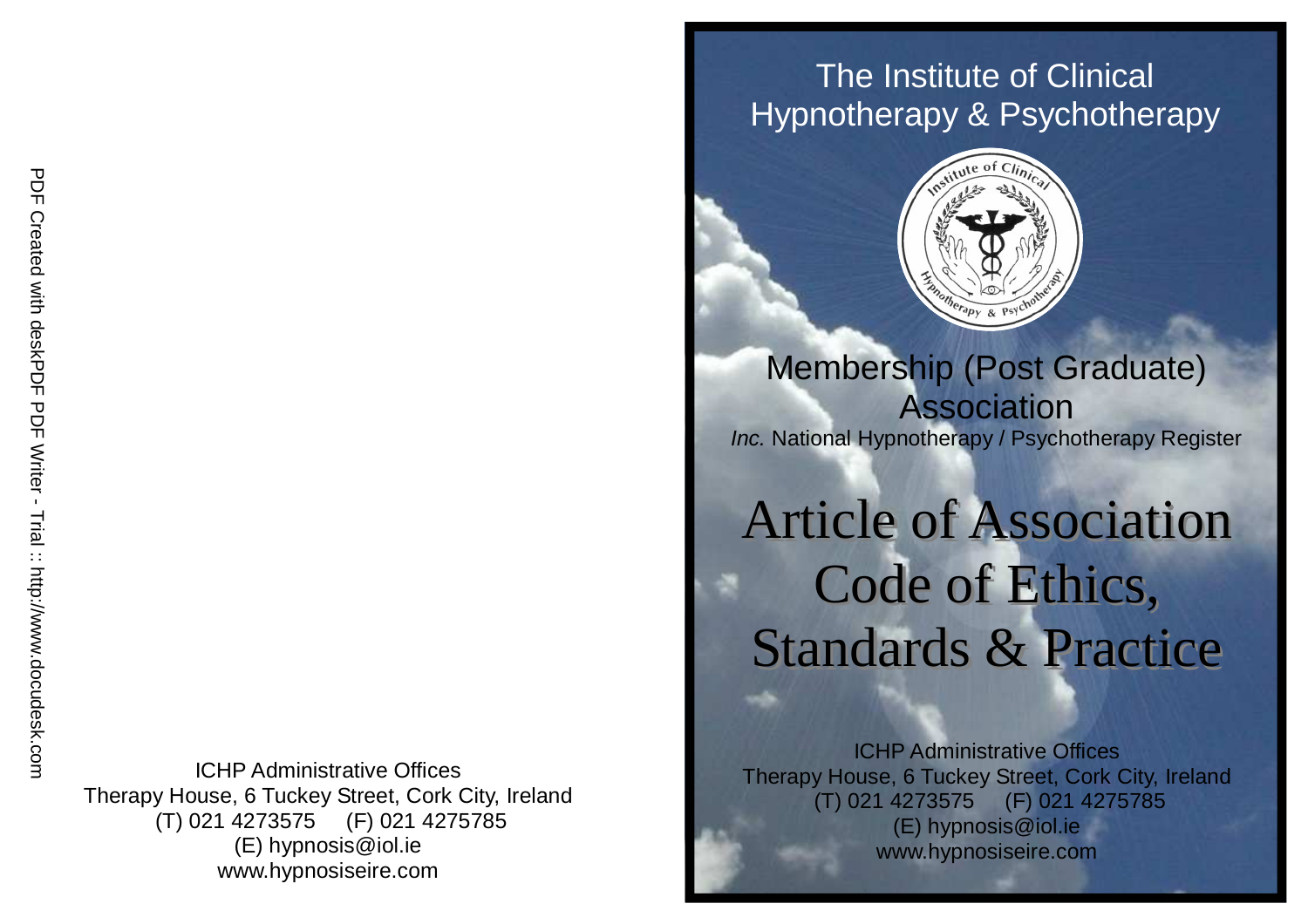PDF Created with deskPDF PDF Writer - Trial :: http://www.docudesk.com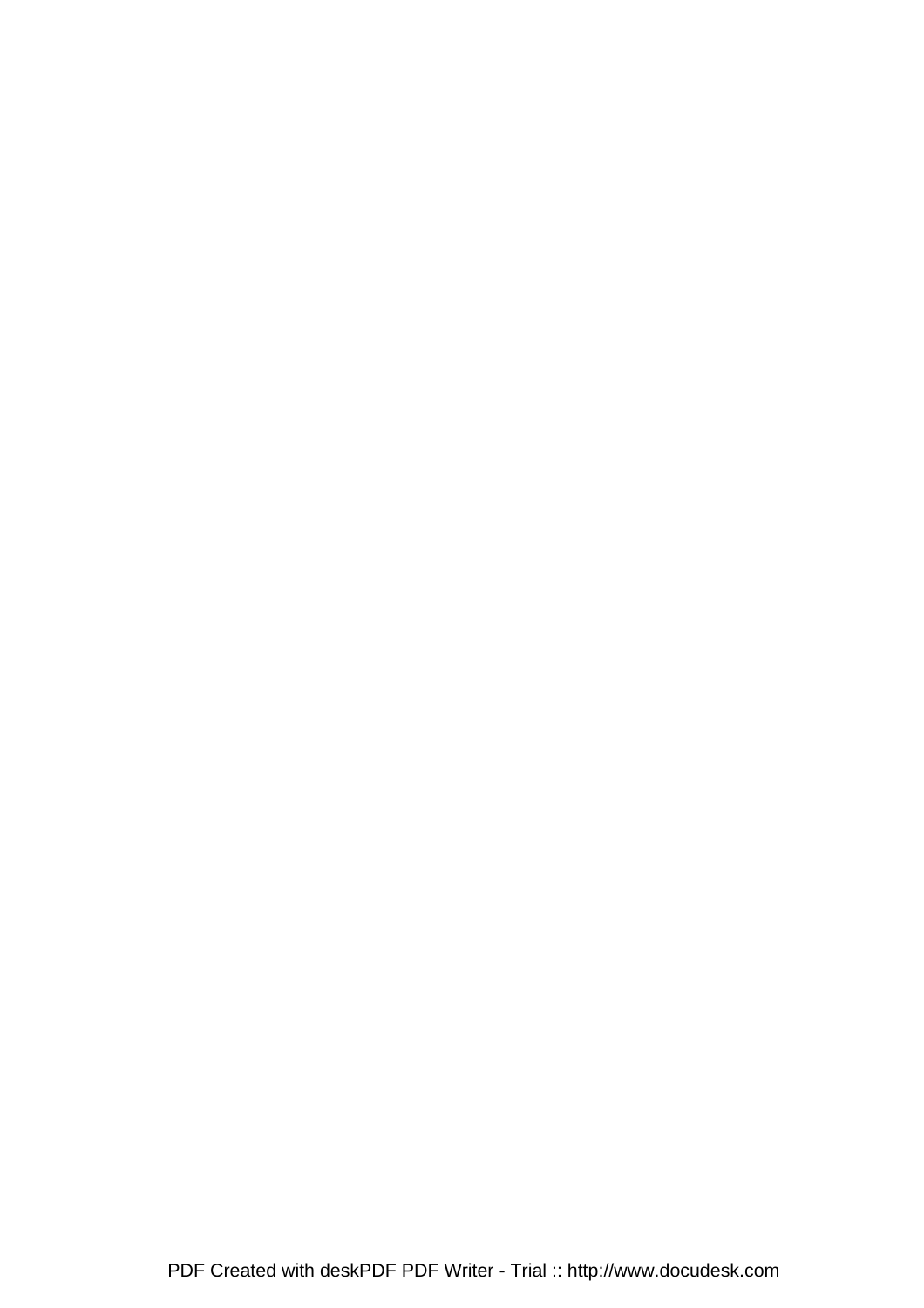## ICHP Regional Group Organisational Structure



**Institute of Clinical Hypnotherapy & Psychotherapy PGA Articles of Association Code of Ethics, Practice & Standards**

# **Content**

- (1) The Institute of Clinical Hypnotherapy & Psychotherapy
- (2) Introductory Statement
- (3) Aims & Objectives
- (4) Responsibilities to Clients
- (5) Contact with Third Parties
- (6) Non-Exploitation
- (7) Confidentiality
- (8) Structure of the Institute of Clinical Hypnotherapy & Psychotherapy
- (9) Articles of Association
- (10) Code of Practice & Ethics
- (11) Research Ethics
- (12) Supervision
- (13) Disciplinary Committee & Complaints Procedures
- (14) Training Courses Criteria for Accreditation
- (15) Guidelines for Speaking, Presenters at Workshops, Seminars, etc.
- (16) Amendments to this Code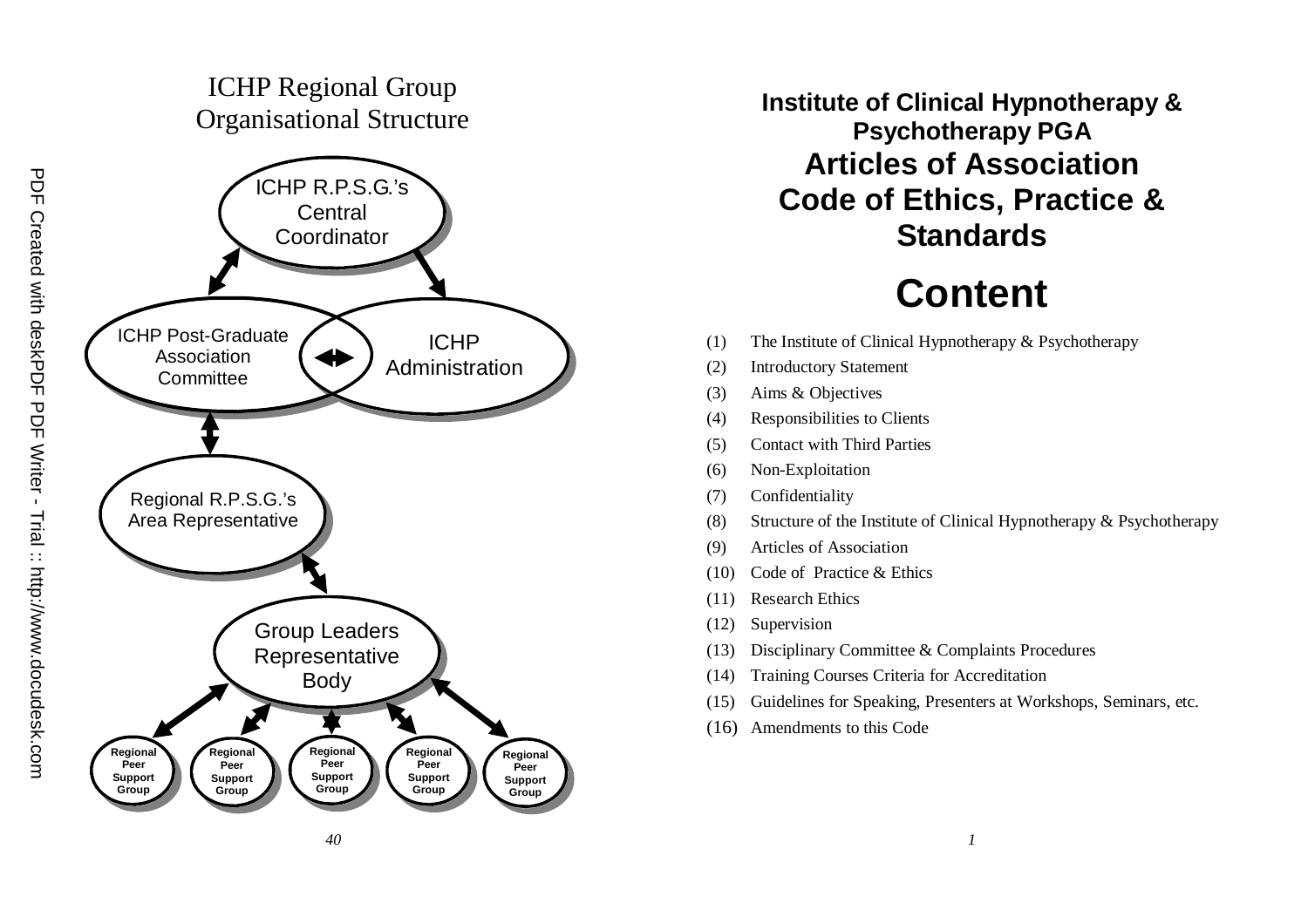## **(1) THE INSTITUTE OF CLINICAL HYPNOTHERAPY & PSYCHOTHERAPY**

**T**he Institute of Clinical Hypnotherapy & Psychotherapy (I.C.H.P.) is a totally autonomous association of like-minded therapists, I.C.H.P. Post-Graduate members and suitably qualified ethical hypnotherapists / psychotherapists. The I.C.H.P. is dedicated to the professional and ethical use of eclectic hypnotherapy allied to the practice of psychoanalysis, hypno-analysis, and psychotherapy, for the treatment of nervous disorders and emotional problems.

•

- **<sup>R</sup>**egistered in Dublin Castle in 1990 (Est. 1979) under the Business Names Act 1963.
- •**The Institute of Clinical Hypnotherapy & Psychotherapy is associated to :-**
- **<sup>T</sup>**he Irish Hypnotherapy Examiners Board. *(Reg. 1993)*
- The National Hypnotherapy / Psychotherapy Register. *(Reg.1997)*
- •The I.C.H.P is the official association of the :-
- •**<sup>T</sup>**he Institute of Clinical Hypnotherapy & Psychotherapy

**T**he primary purpose of the Institute of Clinical Hypnotherapy & Psychotherapy is the advancement of the art, science and practice of ethical hypnotherapy / psychotherapy as a technique for the relief and rehabilitation of persons suffering from nervous disorders and emotional problems. The I.C.H.P. exists to promote widespread personal empowerment through therapeutic techniques, and to promote the training of its members and education for the general public.

## *(2) INTRODUCTORY STATEMENT*

- **1. T**his Code of Ethics and Conduct is established in accordance with the By-Laws of the Institute of Clinical Hypnotherapy & Psychotherapy Post Graduate Association and the Irish Hypnotherapists Examiners Board, (I.C.H.P., I.H.E.B.)
- **2. E**xpressions defined in the By-Laws and used in this Code shall have the same meaning unless the context otherwise requires. In this Code the expression 'Hypnotherapy Member' shall mean a member practising or training to so practice hypnotherapy.
- **3. I**t is a condition of membership that each applicant for membership undertakes in writing to be bound by the terms of the Code of Ethics and Conduct.
- **4. B**reach or violation of the terms of the Code may lead to termination of membership of the I.C.H.P. PGA.
- **5. 'P**rofessional Misconduct' shall mean any action with regard to the pursuit of an ICHP PGA Member's profession which is unethical or which is contrary to the specific rules of conduct set out in the Code.
- **6. I**n the absence of any evidence to the contrary, any breach of the Code shall be evidence of Professional Misconduct.

• *Regional Peer Support Groups* outlined in this Code consist of 6-8 members on average, and the Chairperson of each sub-group is to report in the first instance to the Chairperson of the *Group Leaders Representative Body.*

## **Registration / Administration of ICHP R.P.S.G's**

It is the PGA Chairpersons responsibility to ensure that every member of the ICHP has a local RPSG to attend.

The Chairperson will appoint a RPSG's Central Coordinator who will take total responsibility for registration implementation and administrating all aspects of RPSG's.

- (1) The registration form (RPSG Form A1) will be forwarded to the Central Coordinator consisting of the Chairperson / Group Leaders contact details together with the 6-8 members of that specific grouping. The Central Coordinator will then allocate :
	- (a) RPSG's Group number and Area Title.
	- (b) Appoint an Area Representative for that group.
	- (c) Issue a Certificate of Registration.
	- (d) Ensure this Grouping is listed with all other ICHP Groupings and RPSG pages on the website, and ICHP structures in general.
- (2) Ensure that each member is in compliance with the ICHP Code as outlined in this document.
- (3) To receive and record minutes of each RPSG's either annually or on the designated website.
- (4) To disseminate information on behalf of the PGA Committee to each Regional Peer Support Group.
- (5) To organise a minimum of two annual meetings with all the area representatives and Group Leaders (Chairperson of each RPSG), either separately or amalgamated, to review updates and further the aims and objectives of each member.
- (6) To give an Annual Report on RPSG to the ICHP AGM, based on minutes and meetings from each grouping and Area Representative.

All questions, problems, difficulties, issues arising from these articles are resolved in the first instance by Central Coordinator in cooperation with the Area Representative and the PGA Chairman and Committee when appropriate. In an intractable situation, members have recourse to the *Complaints and Disciplinary Committee*. ICHP Administration may be called up to adjudicate in matters when all other avenues have been exhausted.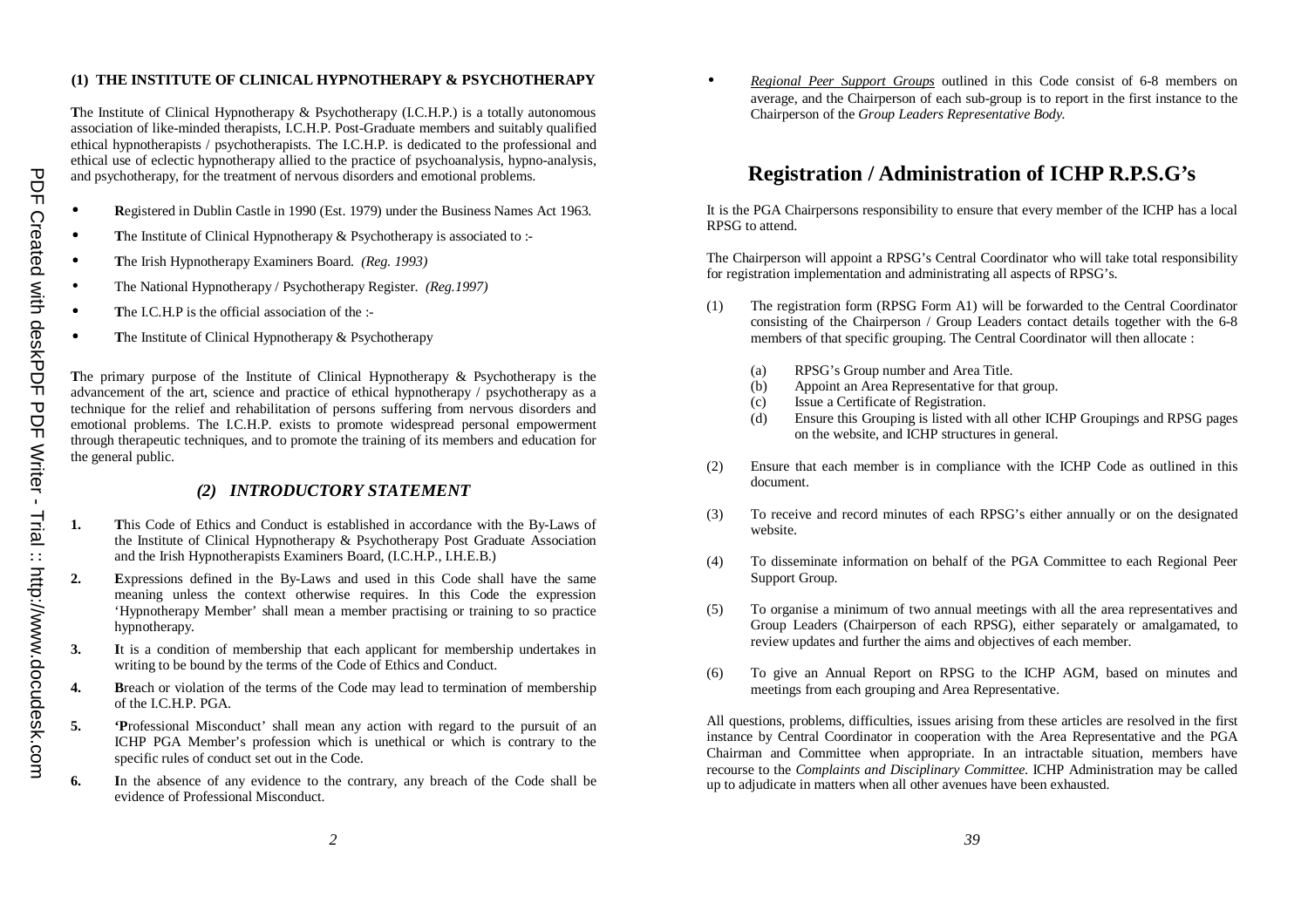open forum education slot, etc. To view a video/cd, listen to audio session, and have a discussion afterwards.

- 15. Any other business.
- 16. Set date, time and venue for the next meeting. (e.g. first Tuesday of every month in the Chairperson's Hypnotherapy Clinic)
- 17. Close meeting.

## **Regional Groups Link on Website**

Establish an internet support network and system to focus solely on all aspects of the Regional Support Groups. The Chairperson of each grouping will update the members by email and each member in turn will network and communicate with each other.

## *ICHP Regional Group Organisational Structure*

- The ICHP RPSG's *Central Coordinator* falls under the direct responsibility of the PGA Chairperson who will appoint an ICHP member to coordinate all aspects of the Peer Support Groupings in the 32 counties of Ireland, and in countries where the ICHP is established.
- The PGA Committee will appoint a *Central Coordinator* for the administration and registration of R.P.S.G.'s and it is the PGA's Committee's responsibility to oversee all aspects of the R.P.S.G.
- ICHP Administration will cooperate with the *Central Coordinator* in the smooth running of the RPSG's by setting up whatever agreed system of registration and networking required.
- *Regional Area Representatives* are appointed by mutual agreement between *Group Leaders* and *Central Coordinator* and will report directly to the *Central Coordinator.*
- The *Group Leaders* Representative Body will consist of all the *Chairpersons* of the sub-groupings in an area. One person will be elected to represent this body, who will report to the *Regional Area Representative.* In the absence of an Area Representative he/she will report directly to the Central Coordinator.
- **7. T**he resignation of an I.C.H.P. PGA Member shall not be allowed to impede the process of any investigation or disciplinary action as long as the alleged complaint or breach of the Code or alleged offence under the Association's Disciplinary Code took place during the I.C.H.P. PGA Member's membership.
- **8. A** member whose conduct is under investigation and who resigns from the I.C.H.P. PGA, will not be allowed to re-join the I.C.H.P. PGA, without the satisfactory completion of the process of any investigation or disciplinary action.

## *(3) ICHP - AIMS AND OBJECTIVES*

**T**he purpose of both the Institute of Clinical Hypnotherapy & Psychotherapy and the above Board / Register / Institute is to encourage the highest standards of hypnotherapy / psychotherapy practice throughout Ireland. It sets out to achieve this objective by :-

- **1. A**ssessing courses of study for hypnotherapy / psychotherapy and approving those courses (such as those provided by I.C.H.P.) which meet the highest standards of professionalism.
- **2. C**onducting examinations for membership to the Institute or for those who wish certification from the Board and maintaining a Registrar of Members who qualify in this way.
- **3. R**equiring registered members to observe standards of practice and codes of ethics as prescribed by the Institute.
- **4. I**nvestigating and adjudicating on complaints against registered members. (Note any member found to be in default of prescribed standard of practice or code of ethics may be removed from membership).
- **5. P**romoting the recognition of hypnotherapy / psychotherapy / hypno-analysts as a separate and distinct profession.
- **6. P**ublishing a directory of persons registered and certified and referring them to anyone seeking help through hypnosis / psychoanalytical therapy.
- **7. P**romoting continuing education programmes e.g. conferences, lectures, workshops, seminars also printing and circulating journals on the practice of ethical analytical hypnotherapy / psychotherapy.
- **8. M**aintaining a public information office that will provide information to the general public and other interested parties.
- **9. P**roviding a network which will allow professionals to share experiences with members of the I.C.H.P..
- **10.** Raise the awareness of hypnotherapy / psychotherapy and the beneficial outcome of treatment amongst the general public.
- **11. P**romote the I.C.H.P. as the most ethical and professional body in its field.
- **12. A**ttract new recruits to the profession and to the I.C.H.P. in particular.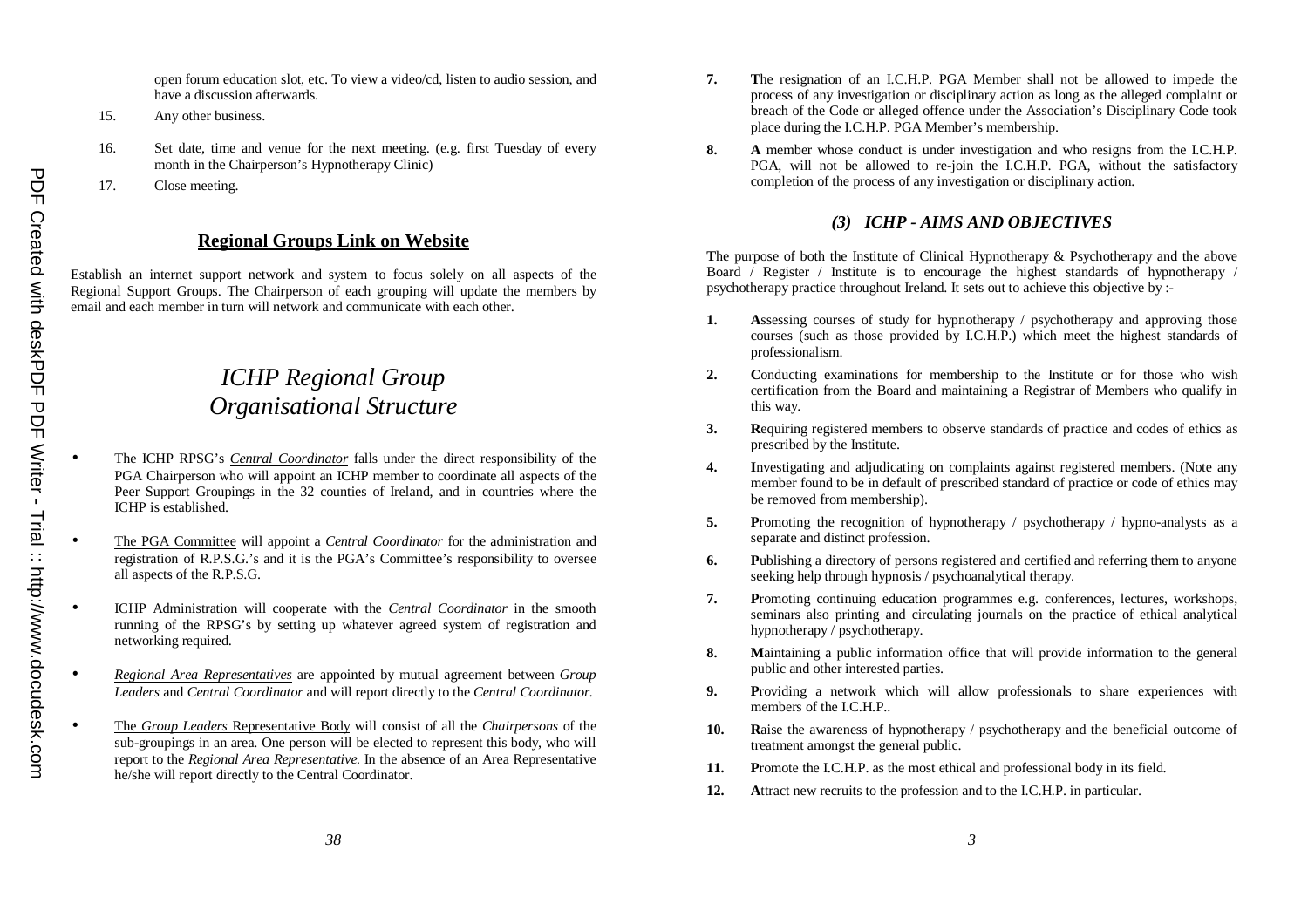- **13. T**o make the work of the I.C.H.P. therapists relevant to the ordinary person and to demystify the science.
- **14. T**o cooperate with any recognised body, association, either in Ireland, the UK, Europe, or the USA, who have similar aims and objectives. To federate, or affiliate, or become affiliated, whether incorporated or not, to promote the ICHP's aims.
- **15. T**o promote ICHP's interests in any proposed statutory registration or proposed act of Oireachtas, or proposed EEC Directives. To take any steps required either alone or jointly, to the acquisition of 'Hypno-Psychotherapy' as a completely separate and distinct profession.

## *(4) RESPONSIBILITIES TO CLIENTS*

- **1. I**CHP PGA Members are expected to approach their work with the aim of resolving distress and promoting the well-being and potential to their clients. ICHP PGA Members should endeavour to use their abilities and skills to their client's best advantage without prejudice and with due recognition of the value and dignity of every human being.
- **2. I**CHP PGA Members are required to inform clients or potential clients who so request information as to their training and qualifications.
- **3. I**CHP PGA Members are required to discuss with clients the expected number and duration of sessions, the fees, if any, which will be charged and the method of payment.
- **4. I**CHP PGA Members are responsible for discussing with clients the client's own expectations of the outcome or preferred outcome of the consultation; the methods which will be involved in attaining that outcome; relevant relationships with supervisors or others to whom the ICHP PGA Member owes accountability and methods of recording information including by electronic means.
- **5. I**CHP PGA Members should confirm as far as possible with their clients what other professional therapeutic relationships or methodology their clients may be involved in or undergoing. The Client's permission must be obtained by the ICHP PGA Member if he/she wishes to contact other professional workers regarding any such relationships. This is to ensure protection of the client's best interests.
- **6. I**CHP PGA Members who become aware of a conflict between their obligations to a client as set out in this Code and any legal or ethical obligation to another agency or organisation or other personal contacts will discuss with and make explicit to the client the nature of those loyalties and conflicts.
- **7. I**CHP PGA Members must be aware at all times that there are limits to their own competence. ICHP PGA Members must therefore be prepared in consultation with the client to make an appropriate referral where necessary to another professional. Where possible, a choice of other professionals must be given to the client. In making such a referral, it is the responsibility of the ICHP PGA Member, as far as is reasonable, to verify the competence and integrity of the professional to whom the

# *Proposed Structure/Agenda/Framework*

The following guidelines for each Regional Group meeting, is to provide a framework to use time effectively to meet the needs of each member. The following is a "pattern" for each Regional Group to follow and it is up to each group to choose which points to focus on. The Chairperson has the responsibility to allocate topics and time to each point e.g. ten minutes uninterrupted to each member; twenty minutes open forum/educational slots; ten minutes feedback from the group etc. The emphasis is on a proposed structure or suggested format to follow, and each group is free to interpret and act in accordance to the wished of the membership in their group.

- 1. Meetings will take place once a month with a duration of two/three hour's maximum.
- 2. Group leader opens meeting and welcomes everyone.
- 3. Chairperson ensures each member is signed in for each meeting and records minutes and emails to each member/Administration/RPSG's Central Coordinator.
- 4. Read the aims and objectives of the ICHP Code of Ethics i.e. the aims and objectives or the code itself, or part thereof.
- 5. Focus on the needs of each member of the group i.e. ask each member of the group, "what are his/her needs", make a list and discuss each one in turn.
- 6. Focus on who needs support/assistance in a therapeutic context.
- 7. Focus on the implementation of the "ICHP Decade Plan" or parts thereof or any National initiative endorsed by the PGA Committee that effect the group in their locality
- 8. Update on agreed RPSGs group projects and outcomes initiated by that group.
- 9. Focus on how to increase public awareness and to increase clients for each member in the group.
- 10. Supervision is a separate process to Group Meeting's, however the Chairperson should ensure all members are in Supervision, and to avoid wasting time on matters best dealt within the context of supervision.
- 11. To focus on "Hypno-Psychotherapy Day" April 26th annually—professioinal hypnotherapists all over Ireland to take a stand to promote hypnotherapy positively and professionally.
- 12. Focus on developing Hypnotherapeutic skills; Case Studies, Metaphors, Scripts, Techniques, Inductions, Symptoms etc.
- 13. Member(s) would be delegated an agreed project for the next meeting.
- 14. To invite guest speakers e.g. more advanced Hypno-psychotherapist, specialist,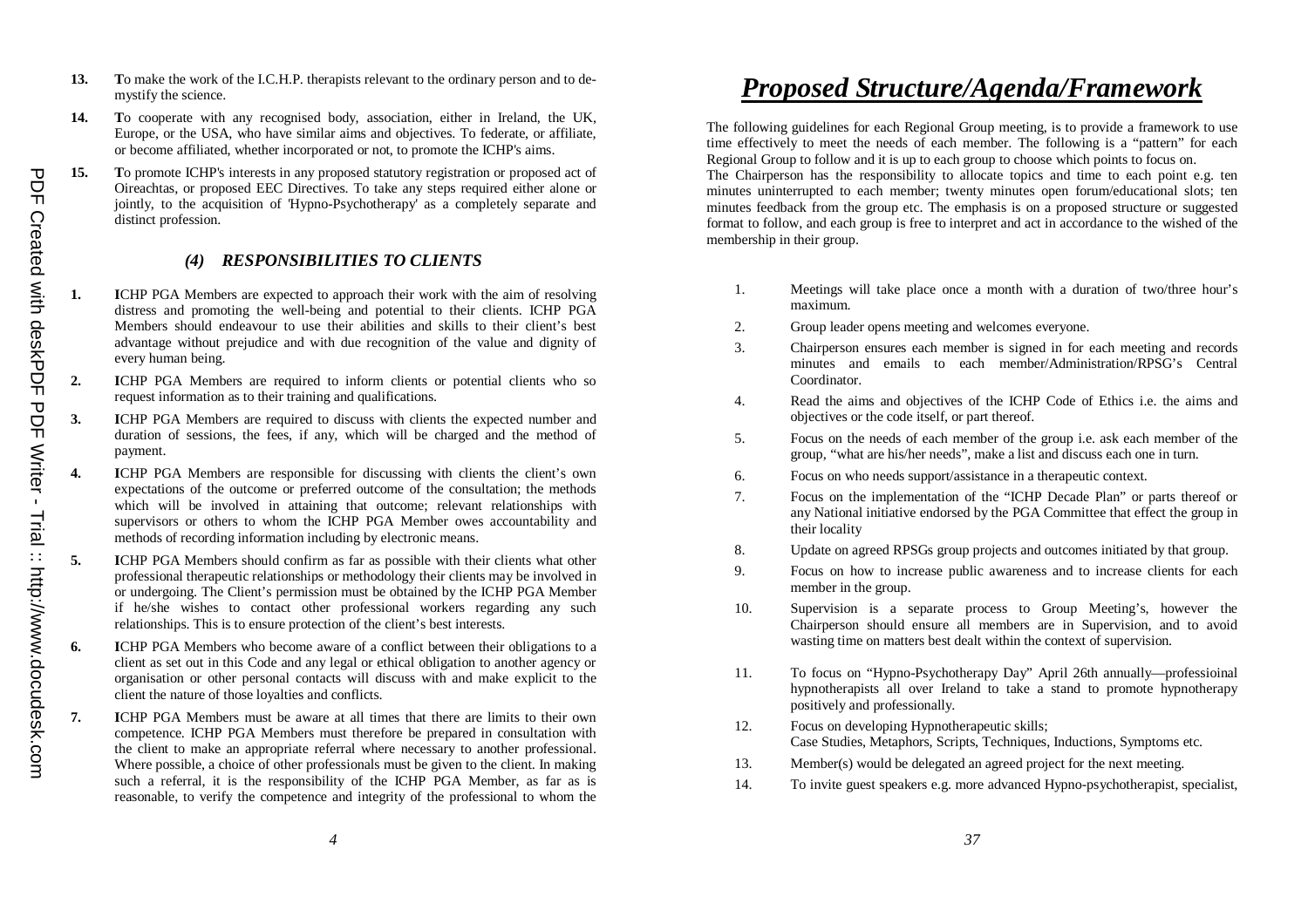## **Institute of Clinical Hypnotherapy & Psychotherapy**

Smoking / Drinking / Slimming / Nail Biting / Skin Disorders / Allergies / Anxiety / Phobias / Fears / Compulsions / Nightmares / Insomnia / Sexual Problems / Fetishes / Shyness & Blushing / Nervousness Etc.

*The National Hypnotherapy Psychotherapy Register (Ire) ICHP Administrative Offices Therapy House, 6 Tuckey Street, Cork City (t) 021 4273575 (f) 021 4275785 (e) hypnosis@iol.iewww.hypnosiseire.com*

## (10) ICHP R.P.S.G. Meeting Guidelines

- (a) It is essential that R.P.S.G. meetings do not become 'political', however they may introduce proposed changes following the usual protocols at AGMs.
- (b) Operating a R.P.S.G. meeting should be kept as simple as possible utilising normal committee procedures - KISS (Keep it so simple).
- (c) The R.P.S.G. should not infer that they are the ICHP. *(R.P.S.Gs are regional groupings of the ICHP, and particular care should be taken when dealing with the media.)*
- (d) Any or all concerns relating to point 7(c) above will be the responsibility of the R.P.S.G. Chairman who will notify the PGA Coordinator of R.P.S.Gs in advance of any media event which may effect the ICHP as a whole.
- (e) To have a sign in sheet for each R.P.S.G. meeting and to ensure every participant signs in.
- *(f)* Also the minutes and contents of each meeting should be kept on record and a copy sent annually to the PGA Coordinator of R.P.S.Gs.
- *(g)* The optimum number of delegates per meeting should be 6 to 8 members on average. *(guideline)*

client is referred.

- **8. I**f a client so requests, a chaperon may be present during the consultation. (This is possible at all times, e.g. Introductory talk, Suggestion Therapy, Dynamic Therapy, **except** Hypno-Analytical Therapy.)
- **9. A**n ICHP PGA Member shall not accept any form of commission or split fee relating to a client referred to, or by, her/him, by, or to, another member of the **I**CHP PGA or other professional relationship with the **I**CHP PGA Member.

## *(5) CONTACTS WITH THIRD PARTIES AND PUBLICATIONS*

- **1. T**he hypnotherapist relationship is confidential between the ICHP PGA Member and the client in two ways;
- **2. T**he fact that a person is or had been a client, or has enquired about becoming a client, must remain confidential.
- **3. T**he context of any interaction between the ICHP PGA Member and client is confidential and must not be disclosed
- **4. Clinical Records** Ensure that client notes and records be kept secure and confidential and that the uses of computer records remain within the terms of the Data Protection Act
- **5. Confidentiality** Obtain written permission from the client (or if appropriate, the client's parent/s or legal guardian/s) before either recording client sessions or discussing undisguised cases with any person whatsoever. ('Recording' in this context means cases in which material has not been sufficiently altered in order to offer reasonable anonymity to all relevant parties).
- **6.** Contact by the ICHP PGA Member regarding the client's therapeutic relationship with the ICHP PGA Member with third parties including relatives or friends of the clients should happen only with the express knowledge and consent of the client.
- **7. E**xceptions may only be made in the following circumstances:
- **8. W**here minors (under 18) are involved.
- **9. I**n the case of clients who the ICHP PGA Member has reason to believe would be a danger to themselves or to others.
- 10. If disclosure is ordered by a Judge, Coroner or other similar official having such powers.
- **11. P**ersonal information about the client, whether obtained directly from the client, or indirectly or by inference, must at all times be regarded as confidential and where possible the client must be informed before any disclosure (as regulated by this Code) is made. Where the client is a minor, any action taken by the ICHP PGA Member must be in accordance with applicable legislation. Death of the client shall not terminate this obligation.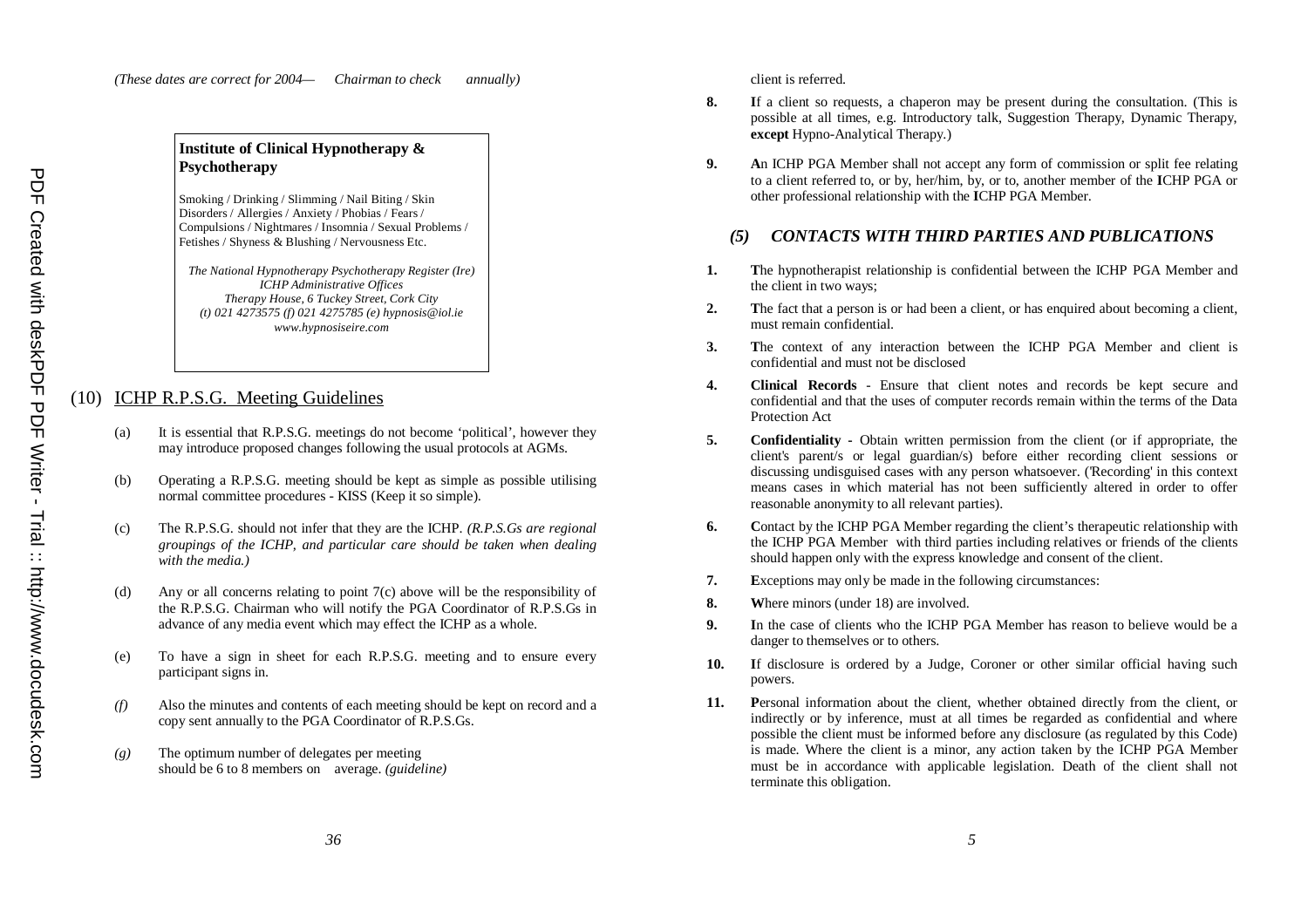- **12. I**CHP PGA Members must obtain where possible the verifiable consent of the client for the publication of clinical material. The anonymity of the client shall be preserved unless prior written consent has been obtained. The ICHP PGA Member shall not publish or use material which the client has requested should not be so used.
- **13. I**CHP PGA Members are required to clarify with clients the nature, purpose, and conditions of any research in which clients are to be involved and to ensure that information and verifiable consent is given before commencement.
- **14. M**aterial about clients held in computer files shall be secure and conform to the requirements of relevant legislation.
- **15. S**hould the ICHP PGA Member be faced with a conflict between responsibility to the client and any legal obligations, the ICHP PGA Member must conform to legal requirements.
- **16. I**n a case where notes are kept about a client, the notes, including any case history or correspondence, shall be retained in safe custody by the ICHP PGA Member for not less than six years.
- **17. I**CHP PGA members when making statements of when involved in public activity, or involved in the media, should make it clear whether they are acting as members of specific organisations, or groups, or as representatives of a discipline of psychotherapy / hypnotherapy.
- **18. T**he ICHP member's primary concern is to the client and to ensure that any third parties, e.g. families, etc., are aware of this.
- **19. H**ypnotherapists seek to promote ethics, integrity in the art and science of hypnotherapy / psychotherapy. They shall not participate, condone, or allow themselves to be associated with stage hypnosis, dishonesty or fraud.
- **20. I**CHP members should act to stop or offset the consequences of professional activities of a colleague or a member of another discipline which are clearly harmful or apparently unethical. Where such an activity comes to the therapist's attention in the course of a confidential client's relationship with the professional, they use their professional judgement on whether to break confidentiality. If there is any doubt they should contact their supervisor and/or disciplinary committee and complaints procedure who will further advise the therapist on the best course of action given the facts presented.
- **21. I**CHP members should avoid conflict of interests and not exploit any professional relationship to further their own personal, political or business interests.

## *(6) NON-EXPLOITATION*

**1. T**he client / ICHP PGA Member relationship is a professional relationship, ICHP PGA Members must not exploit clients in financial, emotional, sexual or other ways, or use the effects of suggestion in hypnosis to gain benefit to themselves from another. The Hypnotherapist must not touch the client in any way that may be open to

- (c) The R.P.S.G.s should not become a venue for supervision requirements, however the R.P.S.G. may also assist in coordinating supervision, group supervision and one-to-one supervision. However, supervision is the responsibility of each ICHP member and R.P.S.Gs are encouraged to discover unique methods to fulfil this requirement for each member. Whenever possible ICHP designated supervisors should be employed to coordinate this task within the R.P.S.G.
- (8) (a) Each ICHP R.P.S.G. member is required to be a member in good standing with the ICHP to be eligible to participate, and it is the responsibility of each R.P.S.G. chairman to ensure compliance with this ruling.
	- (b) It is mandatory that ICHP membership subscription be paid up to participate in R.P.S.G. meetings.
	- (c) Any interested person (non ICHP member) may attend a R.P.S.G. more than three times before submitting an application for approval as a member or 'associate member' of the ICHP.
	- (d) Students in ICHP training who wish to attend their local R.P.S.G. meeting should be encouraged to attend and supported by the membership.
- (9) Each regional group is responsible for the Annual Golden Pages Corporate ICHP Block Advertisement within their area.

 The Chairman of each group is responsible for contacting the Golden Pages before the closure of the directory and ensuring each member is listed under the corporate banner.

 The Chairman may also liaise with the Group Leaders Representative Body in order to amalgamate all the therapists in the region under the corporate banner in the Golden Pages.

## **Closing dates of Golden Pages Directory for each area:**

| Dublin | 01    | closing date: | <b>March</b> |
|--------|-------|---------------|--------------|
|        | 02    | "             | May          |
|        | 04    | "             | May          |
|        | 05    | "             | July         |
|        | 06    | 66            | July         |
|        | 07/09 | 66            | August       |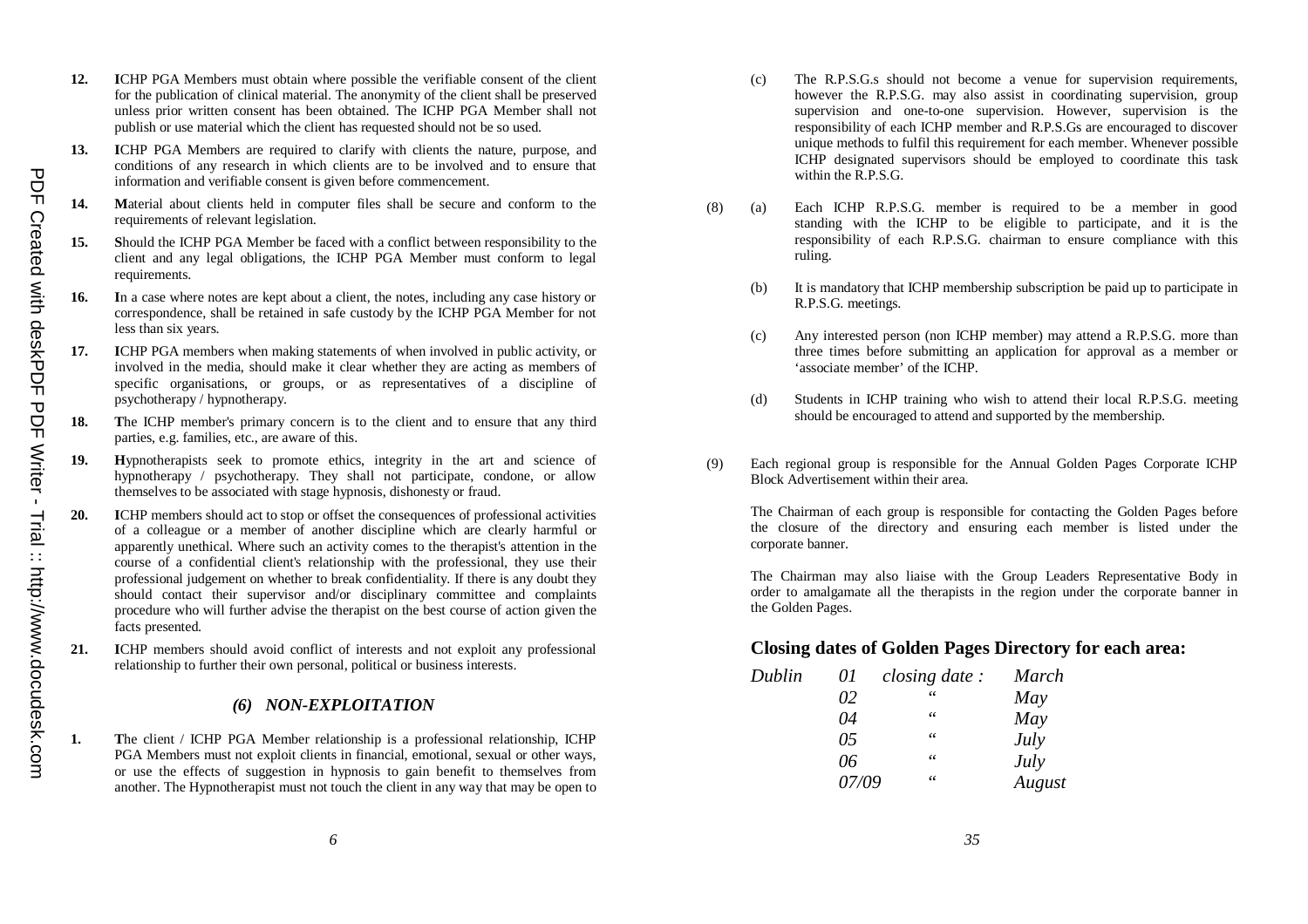Chapter 3, No. 10 - *"Raise the awareness of hypnotherapy/psychotherapy and the beneficial outcomes of treatment amongst the general public."*

(3) To increase the awareness for hypno-psychotherapy throughout Ireland, eg

# hypnosiseire • com

clinical effective counselling and hypno-psychotherapy

- (4) ICHP's philosophy, in the context of these articles, is for the R.P.S.Gs to remain autonomous, to be self-governing, self financing according to committee procedures and answerable in the first instance to the P.G.A. Committee.
- (5) As an initial guideline for constituting R.P.S.Gs in the provinces, it is proposed to use Eircom *Area Code* map and to use the postal code system in the Dublin and northern Ireland area.
- (6) (a) That the P.G.A. will have a central coordinator to ensure that each ICHP member has a R.P.S.G. to attend and to coordinate the formation and administration of required number of groups to facilitate the process.
- (7) (a) The function of the R.P.S.G. is to fulfil the primary purpose of the ICHP as outlined in these articles. To fulfil these aims the R.P.S.G. will focus on the tasks of developing public awareness, group advertising (Golden Pages, etc.), local and regional events, public awareness, exhibitions, P.R., etc. The groupings will have a strong educational component aimed at developing evolving techniques and approached in dynamic solution focused hypnopsychotherapy.

 Also, to build a support system for developing personal and therapeutic skills and expertise amongst the membership.

(b) The R.P.S.G. will also have an educational component consisting of guest speakers, lectures, videos and discussion, audios with discussion, techniques and inductions, book reviews, case histories, revision, etc.

misinterpretation. In social situations, a clear distinction between personal and professional relationships must be maintained and it is the responsibility of the ICHP PGA Member to maintain that distinction.

- **2. I**CHP PGA Members shall not sell to clients products to such an extent that he/she derives a significant proportion of his/her hypnotherapy income from such sales.
- **3. D**uring the professional relationship and on ceasing the professional relationship between the ICHP PGA Member and the client, the ICHP PGA Member should not have sexual relations or sexual contact with the client.
- **4. I**CHP PGA Members should recognise the importance to them and to their clients of a good working relationship and, in addition, the power and influence which this relation ship can give the ICHP PGA Member. The ICHP PGA Member must act accordingly in the client's best interests.
- **5. P**hysical violence must not be used against clients although, exceptionally, physical restraint is permissible for the protection of person or property in accordance with the law.
- **6. I**CHP PGA Members must continually appraise for themselves and with their supervisor/s the effectiveness of their approach. ICHP PGA Members have an obligation to seek appropriate advice if they feel unable to perform effectively and appropriately.
- **7. A**n ICHP PGA Member shall not solicit or in any way disclose without the consent of the writer receipt of any testimonial or commendatory letter.
- **8. I**CHP Members must ensure, as far as reasonably possible, that whenever an aspect to the client's condition is either known or suspected of being the treatment of which is beyond their training and expertise, the client be advised to seek medical or other appropriate advice.
- 9. **I**CHP Members must maintain strict confidentiality within the client/therapist relationship, always provided that such confidentiality is neither inconsistent of the laws of the land.
- 10. **I**CHP Members must take reasonable steps to ensure the safety of both the client and any person who may be accompanying the client.
- 11. **I**CHP Members must not permit considerations of religion, nationality, gender, age, disability, politics, or social standing to adversely influence client treatment.
- 12. **H**ypnotherapists should ensure that their workplace and all facilities offered to both clients and their companions, will be in every respect suitable and appropriate for the service provided.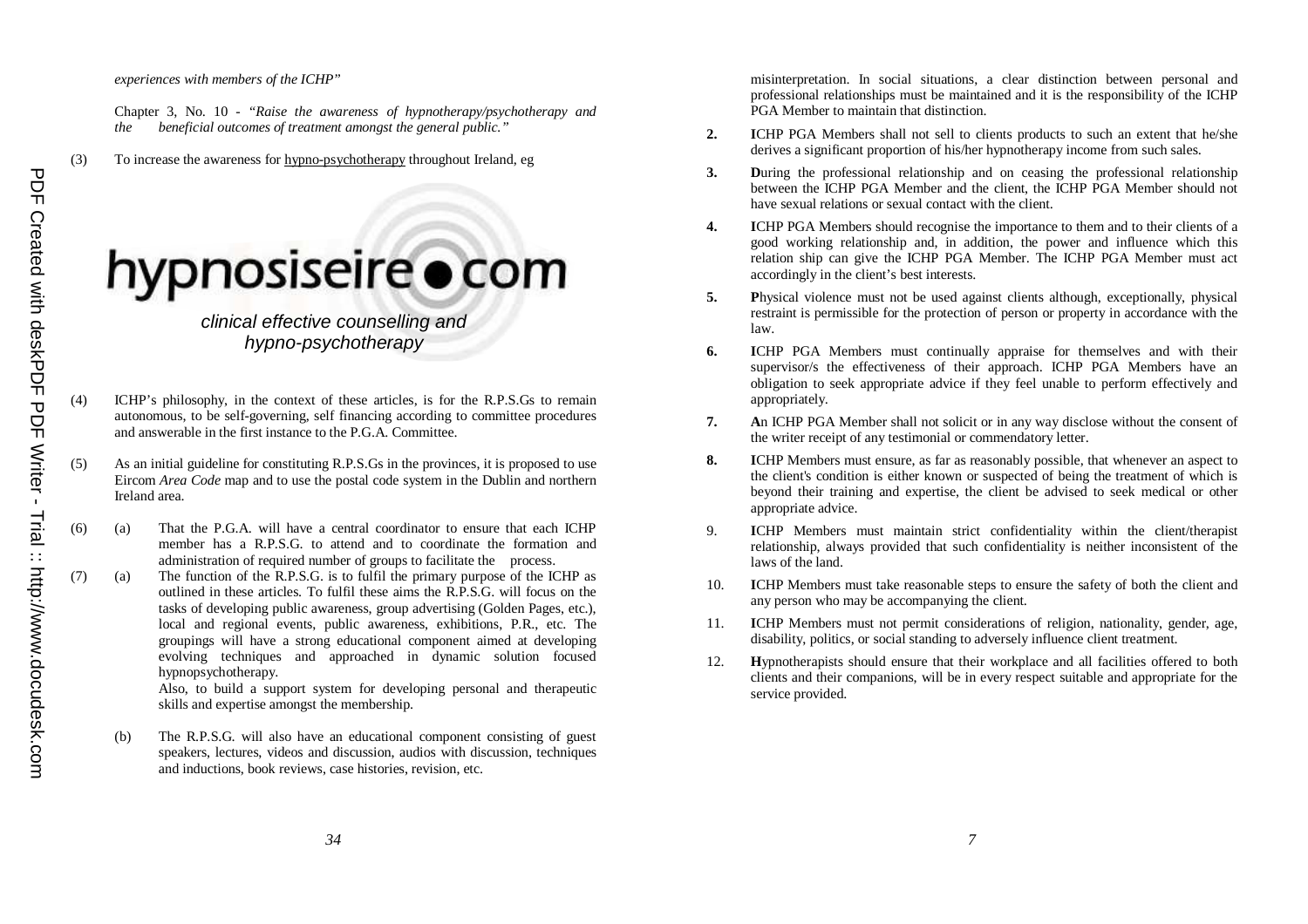## *(7) CONFIDENTIALITY*

ICHP Members must ensure that client notes and records be kept secure and confidential and that the use of computer records remain within the terms of the Data Protection Act.

Confidentiality is to be maintained in all but the most exceptional circumstances. Those can only include: legal action *(criminal or civil court cases where a court order is made demanding disclosure - includes coroners courts)* and where there is good cause to believe that not to disclose would cause danger or serious harm to others. **Most standards of confidentiality applied in professional contexts are based on the Common Law concept of confidentiality** where the duty to keep confidence is measured against the concept of 'greater good'. A stronger form as advocated, may be provided by the use of a written contract containing a confidentiality clause. The sharing of anonymous case histories with supervisors and peer-support groups is not a breach of professional confidentiality. The sharing of open case histories with supervisors and any referring to a medical practitioner is also not a breach, in the context of the above, i.e., client's safety and duty of care, etc.

## *PROVISION OF A CONTRACT*

All therapy is undertaken as a result of a contract between the client and the therapist. It is preferable that this should not be a verbal contract which is loose and open to abuse and misinterpretation or dispute. It should preferably be a written contract. Such a contract should include statements of cost per session or whole course of therapy, confidentiality, the clients right of access to the complaints procedure of the ICHP and the fact that there can be no guarantee of a 'cure'. The inclusion of a clause that defines the scope of confidentiality, within therapy raises it from a Common Law duty to Contractual Limitations and duty to deliver. (Thus it becomes easier for all parties to understand their rights and duties within the therapeutic relationship and lowers any risk of abuse or misunderstanding.) These contracts are outlined in this Code of Ethics & Standards under *Explanatory Brochure* and *Client-Therapist Contract Form -* See also *Techniques Check-List.* 

## *(8) STRUCTURE OF THE INSITUTE OF CLINICAL HYPNOTHERAPY & PSYCHOTHERAPY*

- **1. T**he Institute consists of; (1) The Hypnotherapy / Psychotherapy School, (2) The ICHP Post Graduate Association Administration and Offices, (3) The Post Graduate Association of the ICHP School. The Articles of Association deal only with 2, and 3 above.
- **2.** The ICHP school's responsibility is for training hypnotherapists / psychotherapists and it's function is to organise ongoing post-graduate training which includes biannual conferences, masterclasses, workshops, seminars, in hypnotherapy / psychotherapy. On going training is imperative to ensure a minimum of 14 hours continuous training each year (Code of Practice No.20) and also to give graduates an
- 5. To agree to allow the presentation to be recorded for ICHP resource library for distribution to the membership and to further the educational purposes of the ICHP.
- 6. The presenter agrees to show professional and ethical courtesy in respecting the dignity of other therapeutic professionals and professionals either living or dead, although their views may be in direct variance with that of the presenter.
- 7. The presenter agrees not to criticise, rubbish, ridicule other therapeutic concepts, modalities, or professionals in the field either living or dead, to bolster or fortify their own therapeutic position, even though their criticism may seem to be justified from a scientific perspective.
- 8. Agrees not to abuse his/her position of trust as a speaker to advance his/her therapeutic political viewpoint in the metaphorical therapeutic wars and battles that currently exist in the therapeutic community worldwide.
- 9. Agrees not to rubbish the religious beliefs of fellow therapists or their client and the therapeutic value they place on them, e.g. past-life therapy, transperson, etc.
- 10. To be sensitive to the ICHP therapeutic approach whose methods are mainly focused on solution-focused hypnotherapy and experimental techniques, which fall into the category of finding the causes and alleviating the effects of symptoms through hypnopsychotherapy and suggestion therapy.
- 11. If the presenter feels s/her must preach a 'Gospel' contrary to (10) above then it is best that s/he find a different audience. Although the ICHP are open to other ideas and concepts, they do not appreciate their work being rubbished by well-meaning presenters who have agendas other than that of healing.
- 12. As ICHP hypno-psychotherapy is a much-misunderstood subject, it is imperative that the ICHP has in place guidelines that will enable both the student and post-graduate to grow and develop in a positive framework and atmosphere of love, healing and positive affirmations.

## *ICHP Regional Peer Support Groups (R.P.S.Gs)*(ICHP Code updated—29/1/05 AGM)

- (1) The Primary purpose of the ICHP Regional Peer Support Groups is to involve each member in the organisation, to meet their therapeutic needs in an informal atmosphere of genuine trust, support and cooperation.
- (2) ICHP Regional Peer Support Groups are constituted in accordance with ICHP's Articles of Association, Code of Ethics, Practice and Standards, to fulfil ICHP aims and objectives as outlined in the said Articles.

Chapter 3, No. 9 - *"Provide a network which will allow professionals to share*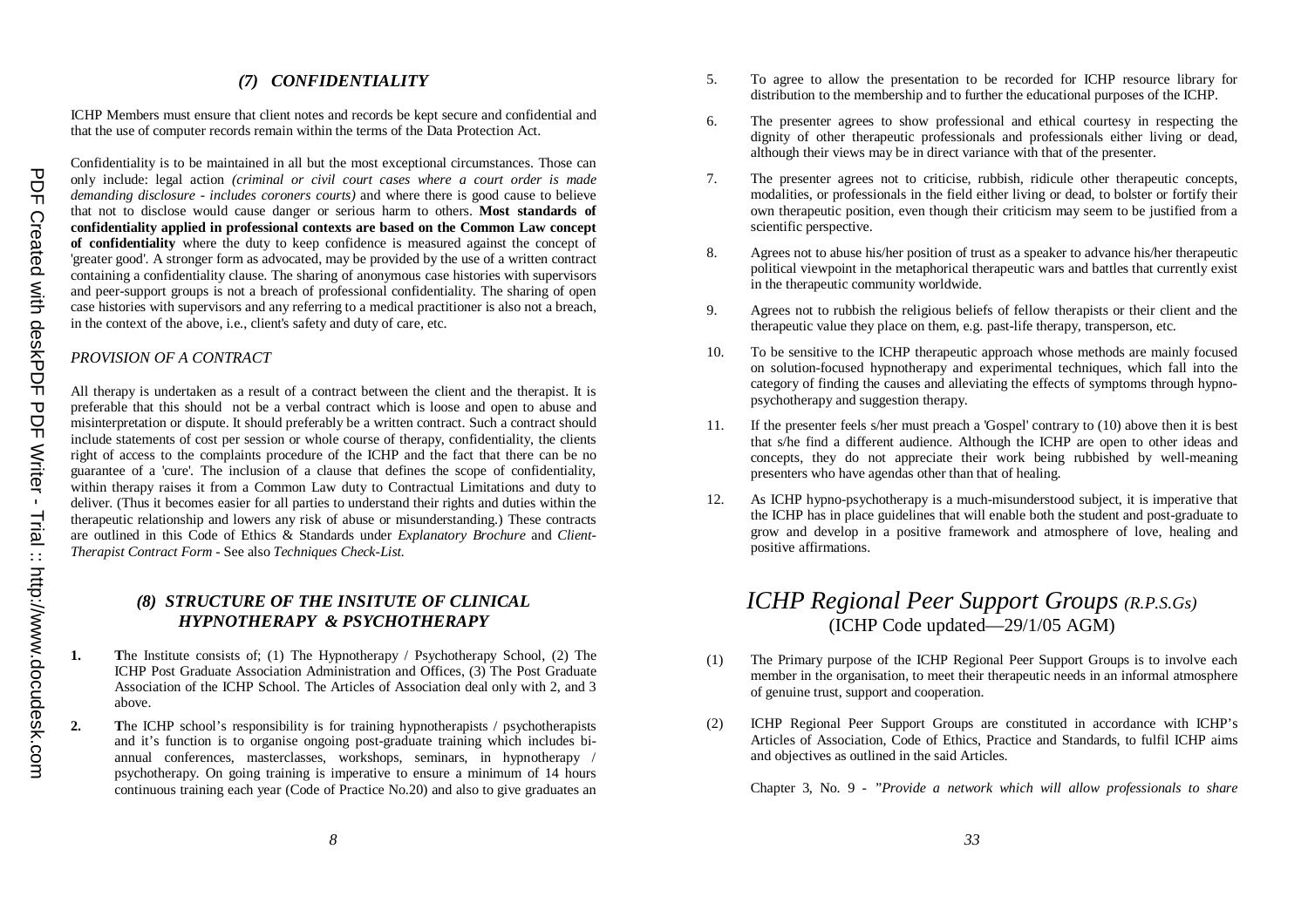become aware of the allegation, and all those who are aware of it shall treat any information they may have as **completely confidential**.

(2.24) Any member who's membership has been terminated or whose name has been removed from the ICHP's register may re-apply after twelve months for reinstatement, and if refused may apply at yearly intervals thereafter. When a member is applying for re-instatement, the complaints and disciplinary committee must satisfy themselves of the therapist's fitness to practice and the final decision will be made in consultation with the ICHP PGA Committee.

## *(14) TRAINING COURSES, CRITERIA FOR ACCRESITATION*

To apply for Accreditation for a Course in the training of Hypnotherapy, a Course provider must produce evidence that the course provided will meet the following requirements:

Establishments must:

- (a) Have been in existence in their current form for not less than 24 months and have graduated five students.
- (b) Accept the principle that the ICHP may inspect their course facilities, administrative offices and a class in progress with due notice given.
- (c) Run training course(s) of not less than 450 hours, made up of interpersonal interactive tuition (minimum of 120 hours), supervised practice, home study and assessment preparation.
- (d) Have at lease two trainers.
- (e) The ICHP will not, under any circumstances, accredit a course which is in any way associated with stage hypnosis or whose teachers, either now or in the past, have worked with, or associated with, hypnosis for entertainment.

And those of any curriculum requirements provided by ICHP as the Professional Core Curriculum.

## *(15) GUIDELINES FOR SPEAKERS, PRESENTERS AT WORKSHOPS SEMINARS ETC.*

- 1. Speakers and presenters agree to remain focused on their announced subject and avoid digression.
- 2. Speakers agree to teach methods and principles and to provide 'hands-on' exercises when appropriate and where possible.
- 3. Speakers agree to provide handouts and notes for each delegate.
- 4. To avoid marketing products or services during the allotted time for the presentation.

opportunity to prolong their therapy studies to meet any future EEC Legislation which may arise.

## *(9) ARTICLES OF THE ASSOCIATION*

#### **Post Graduate ICHP Association The Institute of Clinical Hypnotherapy & Psychotherapy**

- 1. (a) county and town as determined by the P.G.A. Committee. **T**he Principal office of the Membership Institute shall be located in a
	- (b) **T**he registered office of the Institute shall be I.C.H.P.,
- Therapy House, 6, Tuckey Street, Cork City, Ireland. Registered in Dublin, Registration No. 203483.
- **2. T**he Institute is under the control of of the P.G.A. Committee drawn from the membership. All officers of the Committee shall be unpaid.
- **3. T**he P.G.A. Committee will consist of not less than three members. All officers shall have not less than three years of professional experience in a profession in which the use of hypnosis / psychotherapy is an integral part. The majority of the Committee must be made up of non-licensees who are identified publicly by the primary professional titles of hypnotherapist, hypnoanalyst or psychotherapist. The election of Committee members shall take place at the annual general meeting of the Institute. The P.G.A. Committee shall meet at least twice annually to discuss the affairs of the Institute Membership and all decisions of the Committee must be ratified by the Director of the Institute and shall be binding and absolute upon all of the membership.
- **4. A**ll meetings of the P.G.A. Committee shall be recorded in the form of minutes and such minutes shall be available at the Institute headquarters to any of the membership upon request.
- **5. T**he ICHP shall appoint a full-time paid Director / Administrator to look after the welfare of the members. The Director / Administrator's duties shall be as follows;
	- Organising On-going Hypnotherapy / Psychotherapy training.
	- Bi-annual Conferences on Hypnotherapy / Psychotherapy.
	- Supervision.
	- Referral of inquiries to members countrywide.
	- Processing new applications for membership.
	- Establishing and implementation of complaints and disciplinary procedures.
	- Accreditation procedures for hypnotherapy / Psychotherapy training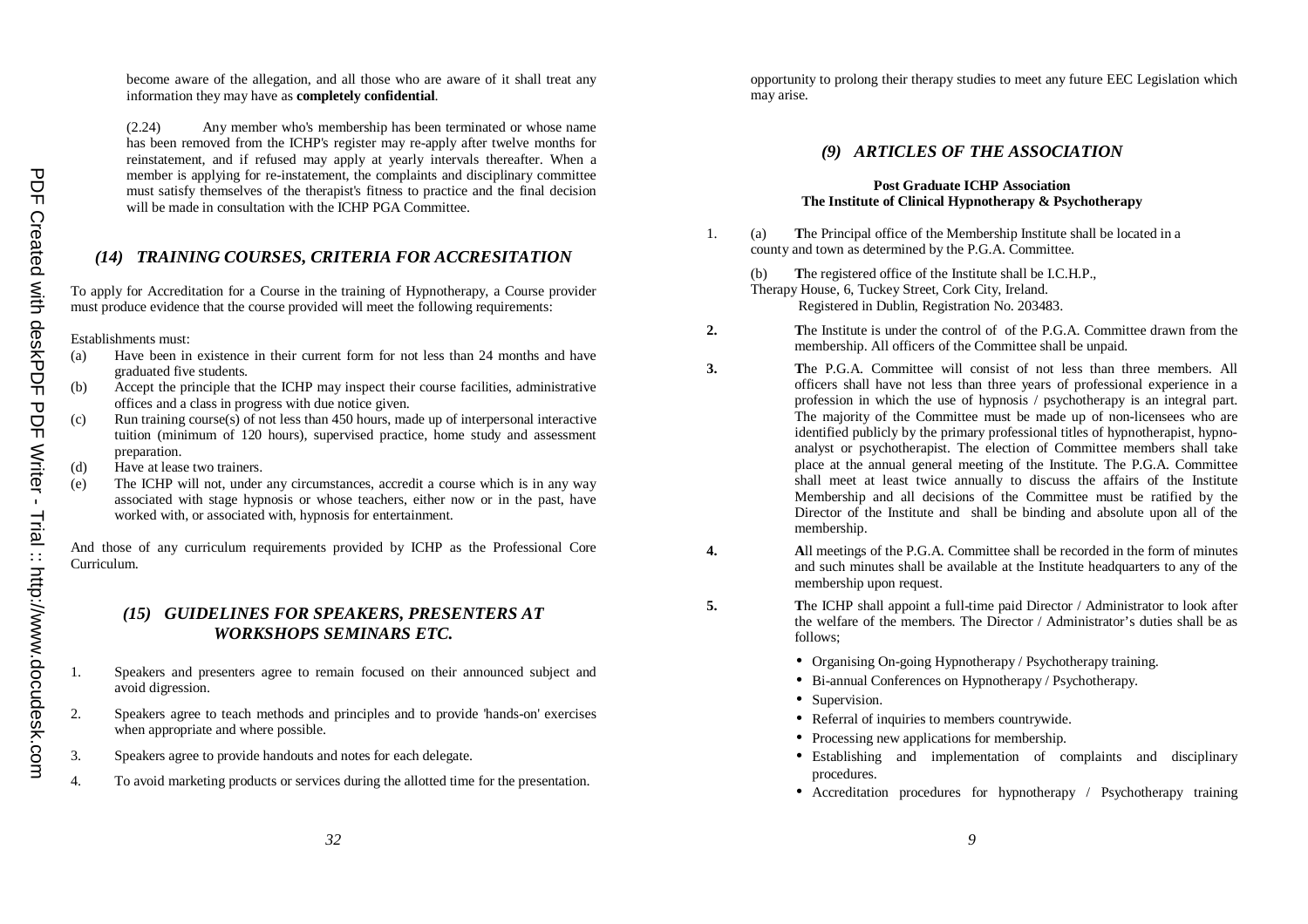courses on a national basis.

- Block insurance scheme.
- Golden Pages corporate advertising scheme.
- Maintaining and constant updating of all records with respect to Annual Subscriptions - insurance payments - members contact addresses - Membership grades, etc.
- Annual subscriptions.
- Insurance payments.
- Members contact addresses.
- Membership grades, etc.
- Issuing membership certificates.
- Dealing with the constant flow of general inquiries from the general public who seek their services.
- Accounts and financial matters
- The HypnoAnalyst' issued quarterly to all members.
- Representing ICHP in matters pertaining to public interest.
- Encouraging public awareness of all the benefits of Hypnoanalysis / Hypnotherapy / Psychotherapy.
- Implementing and acting on the decisions of the P.G.A. Committee.

**6. A**ll meetings of the P.G.A. Committee shall be quorate when three of its membership attend and all decisions shall be arrived at by a simple majority of Committee members present and ratified by the Director of the Institute. All Committee members shall be of equal standing and shall have equal voting rights with the proviso that one Committee member shall be elected by the wish of the majority to the post of Chairman to have control of the conduct of the Committee meetings and to ensure that any decisions of the Committee are implemented and that any employee of the Institute is made aware of such decisions. Individuals co-opted onto or invited to meetings of the Institute, its Committee or sub-committees, which they would otherwise not be entitled to attend, shall not vote. If at any meeting, the chairman or committee members are not present, then the ICHP administrator will be chairman of the meeting.

**7. T**he Institute shall hold a meeting each year known as the Annual General Meeting.

> **T**he date and venue of this meeting shall be notified to all fully paid-up associates and members of the Institute whose membership remains in good standing not less than one calendar month before the date set for the meeting. The venue of the meeting shall be decided by the Director of the Institute in consultation with the P.G.A. Committee.

> **T**he P.G.A. Committee shall also be empowered to convene or establish such

## **(2.17) WRITTEN EVIDENCE**

 All written evidence and submissions by either party or witnesses must be submitted at least 28 days in advance to the Chair of the Disciplinary Committee. All evidence and submissions will be open and available to all parties to the complaint.

#### **(2.18) NEW EVIDENCE**

 Any new evidence may be considered by the Sub-Committee if it deems that this new evidence is pertinent to the Hearing. This evidence may take the form of an Affidavit or other documentary proof or Statement of Matter.

## **(2.19) ATTENDANCE OF WITNESS**

Witnesses may be requested to attend if either party indicated they might wish to question points in their respective statements. If no party makes such a request or accepts the Witnesse's evidence then their attendance will not be requested.

## **(2.20) FAILURE TO ATTEND**

 The refusal or failure of the Complaint or Member Complained of without good reason, or without at least 15 days notice, at any Hearing the Chair of the Disciplinary Committee may, after considering any representations from any other party involved that is present, **either;**

(a) Terminate the proceedings and bring the Complaint to an end, Or

(b) Adjourn the Hearing to a date not less than 28 days hence, Or

 (c) Hear the evidence offered, if admitted by the other party(s) and reach adjudication.

#### **(2.21) ACCUSED MEMBER'S RIGHT TO LEGAL REPRESENTATION / ADVOCATE**

 I feel that the accuse Member should be accorded the facility to have himself/herself represented at all times by their chosen advocate and when the final decision is to be made that the chosen advocate be present. The accused Member's advocate could plead on his client's behalf at the final hearing if it was felt necessary before the final decision would be handed down to the accused member. This would show transparency on behalf of the ICHP that all proceedings were conducted in a proper manner, in accordance with the Code of Ethics and Rules of the ICHP.

#### **(2.22) PUBLICATION**

 The ICHP reserves the right to publish such details of complaints, as it considers appropriate. Any notification that the ICHP, under these procedures, is entitled to publish in its Journal may, at its discretion, be published elsewhere by the ICHP/

#### **The Termination of Membership Under the Complaints Procedure will be Reported in the ICHP's Journal.**

(2.23) During the process of investigation or hearing in respect of an allegation, every effort shall be made to ensure that as few people as possible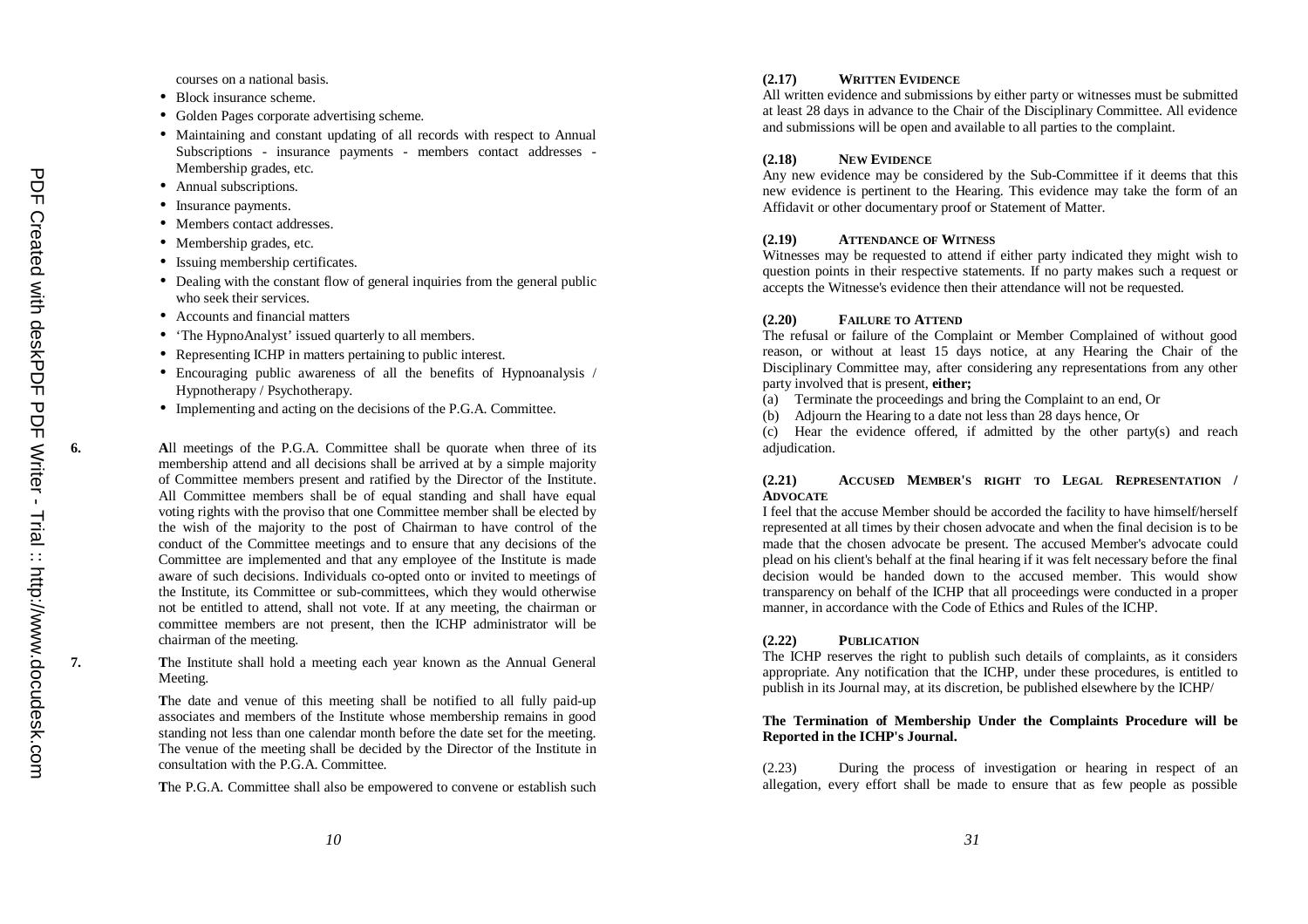of the Sub-Committee. Its findings shall be notified to the subject on completion of hearing the appeal and its reasoning may be given in writing within 7 days of the Hearing.

All parties will also have recourse to appeal to ICHP or any Association accredited to the ICHP on questions of failure to apply the procedures correctly.

#### **(2.12) WITHDRAWAL**

 A report, allegation or complaint may be withdrawn at any stage of the procedure by the complainant(s) / informant(s) *(Under complete agreement, if more than one party, is involved - i.e., if one decides to continue the complaint it will be carried to completion.)* 

#### **(2.13) PRE-EMPTIVE RESIGNATION / LAPSED MEMBERSHIP**

 Any member subject of a Complaint Under Investigation that tenders their resignation from the ICHP should have their resignation received but not accepted until the procedure is completed or the complaint withdrawn. The resignation shall be on file until completion of the procedure. Also, if a member fails to renew their membership while under investigation it shall be treated in the same manner as a resignation and held over till the procedure is complete.

## **(2.14) PRESENCE OF A 'FRIEND'**

 At all stages of the procedure, a 'friend' may accompany both the Complaint and the Member Complained Against. That 'friend' may be a fellow member of a legal advisor or any person the Party wishes to be there to support them. Each party will be limited to one 'friend'.

#### **(2.15) SUB-COMMITTEE**

 Sub-Committee will be drawn up with a chair from the management committee, two members of the Legal and Disciplinary Committee (or two ICHP members with some experience in legal and discipline area), to examine the file and determine if there is sufficient evidence to support an allegation (Prima Face Case). Members of any Sub-Committee appointed to sit on a hearing committee have a duty to declare any interest they may have in the case or in persons involved in the case before allowing themselves to be so appointed to adjudicate should they be considered to compromise their impartiality in any way. The views of all parties to the complaint shall be considered when deciding if the impartiality of a Sub-Committee member is so compromised and requires their replacement.

## **(2.16) CONDUCT OF THE HEARING**

 The Chair of the Sub-Committee hearing the Complaint is responsible for ensuring that the hearing is conducted in a manner which shows due regard to the gravity of the situations will be open and available to all parties to the complaint.

additional general meetings, committees and subcommittees as are considered useful to the conduct of the affairs of the Institute, at the Council's absolute discretion.

- **8. T**he Director / Administrator shall prepare and keep an accurate and full set of books of accounts, showing every detail of the Institute's financial accounts and all other receipts and disbursements. All monies received by or on behalf of the Institute (i.e. membership fees) shall be paid into a bank account maintained by the Institute's Director / Administrator which shall be used for Administrative purposes only.
- **9. A**ll finances raised separately by the Committee (other than 8 above) shall be paid into a bank account maintained separately to the Administration account, which shall be at the discretion of the P.G.A. Committee. The Committee may elect a treasurer who is responsible for maintaining a bank account, and financial records of this separate ICHP Committee account.
- **10. A**ny change in any rule or article in the document, may be effected by the P.G.A. Committee in consultation with the Director of the Institute acting in accordance with the conduct of businesses set down elsewhere in these articles. Such a change may be implemented forthwith, but shall be submitted to the whole eligible membership for ratification at a general meeting or by postal vote. It shall also be open for changes in rule or article (as described above) to be initiated and effected by a general meeting at which a minimum of fifty per cent of the eligible membership is present. All decisions (within the context of this clause) of a general meeting or a postal vote shall be deemed carried by a single majority of those present, or (in the case of a postal vote) of those responding, and must then go before the Director of the Institute for ratification.

#### *ADMINISTRATION INCOME*

- **1. T**he income to run the Administration shall come from the Annual Membership Fees of the ICHP and the Bi-annual Conferences, and shall be used for the follow expenditure;
	- Telephone & Communications.
	- Printing, Postage & Stationary.
	- Golden Pages.
	- Consultants fees.
	- Journal expenses.
	- AGM & Conference expenses.
	- Equipment.
	- Bank charges.
	- Indemnity Insurance.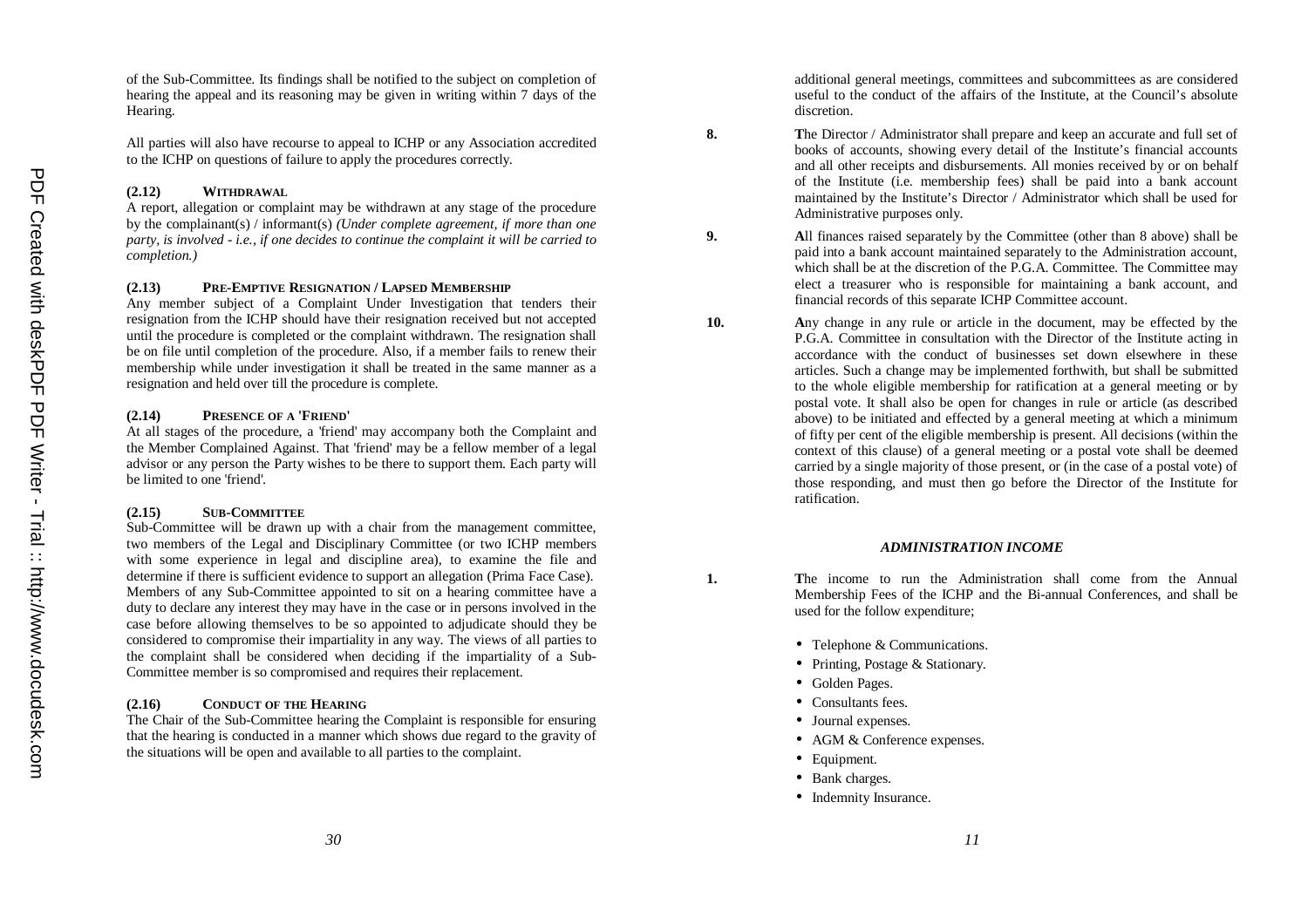2.

- Advertising (website).
- Office rental.
- Use of equipment.
- Heating & lighting.
- Insurance administration.
- Management fee.
- Employees / Labour costs.

#### *BENEFITS*

- **1. M**embers and associates are entitled to use the appropriate designatory letters (or wording) of accreditation after their names on all official correspondence or professional and promotional material, e.g., Mr Smith M.I.C.H.P.
- **2. S**eminars, workshops, conferences, etc., at reduced fees for I.C.H.P. members.
- **3.** Register of practitioners will be supplied, without charge to individuals and organisations enquiring about the Institute and its work.
- **4. T**elephone referral service.
- **5. A**nnual conference.
- **6. R**esearch assistance.

#### *MEMBERSHIP ANNUAL DUES*

- **1.** The annual dues shall be determined by the Director of the Institute in consultation with the P.G.A. Committee in accordance with the exigencies of the Institute.
	- **A**s and from August 1st, 2004 the Membership Year shall run from January 1st to December 31st of each year. *(Updated 1/3/04)*
- **3. I**f application for membership is made after January 1st in any year, Membership fees shall be pro-rata, and an additional fee of €50 will be required for additional late administration procedures including, website listings, office listings on referral services, certification, labour, etc. *(Updated 1/3/04)*
- **4.** There shall be a once only joining/accreditation fee for membership decided by the Director of the Institute.

#### *ICHP ADVISORY BOARD*

The ICHP Advisory Board consists of recognised professionals in the field of hypnotherapy / psychotherapy who have been selected to advise the ICHP on all aspects of the practice of

materials, e.g., notes, messages, audio and videotapes, etc., shall be preserved and held on file for a period of 3 years.

If an investigation is not completed within 120 days of the receipt of the complaint then an interim report shall be completed and interested parties shall be advised of the state of the enquiry.

#### **(2.9) INDICTMENT**

 On completion of the Investigation a file will be prepared and a Discipline Sub-Committee will be convened to assess the file and its recommendations. If the committee decides that there is/are allegation(s) to answer then a Form detailing the allegation(s) or charge(s) will be prepared and served upon the accused. The accused will also be summoned to appear before a sub-committee to answer the allegation(s) and a copy of the file of evidence will be served on the subject no less than 7 working days prior to the hearing, to allow proper legal representation and defence.

### **(2.10) HEARING**

 The hearing of the allegations with evidence presented supporting the allegations and the defence shall take the form of an informal tribunal. The Rules of Evidence shall apply though the Committee may hear any evidence presented and shall give the evidence what weight it considers correct, on the basis of the Best Evidence Rule.

The Committee will base its findings on the balance of probabilities and will state its reasoning for its findings. Its findings should be given to the subject on completion of the hearing, though a statement of reasoning may be given in writing within 14 days. Any sanction applied by the committee will be notified in its findings.

The refusal or failure of either the Complainant or the Member Complained Against to attend the hearing without good reason or prior notice (at least 15 days) shall be noted by the chair of the Sub-Committee. The Sub-Committee may either adjourn the hearing to a date not less than 28 days after the date of the hearing or it may hear the matter in the parties absence or it may terminate the procedure.

#### **(2.11) APPEALS**

 The subject of the proceedings will have 28 days in which to lodge notice of appeal. Having lodged notice they will have 21 days to give their grounds for the Appeal. The Appeal will then be heard by the next scheduled meeting of the Full ICHP PGA Committee after receipt of notice and grounds.

 At that Appeal hearing the Defence may present any new evidence, subject to it having been notified in writing to the committee 7 days prior to the hearing. The Appeal shall be heard under the same Rules of Evidence and again shall be decided upon the balance of probability.

On hearing the Appeal, the Committee may confirm, vary or set aside the findings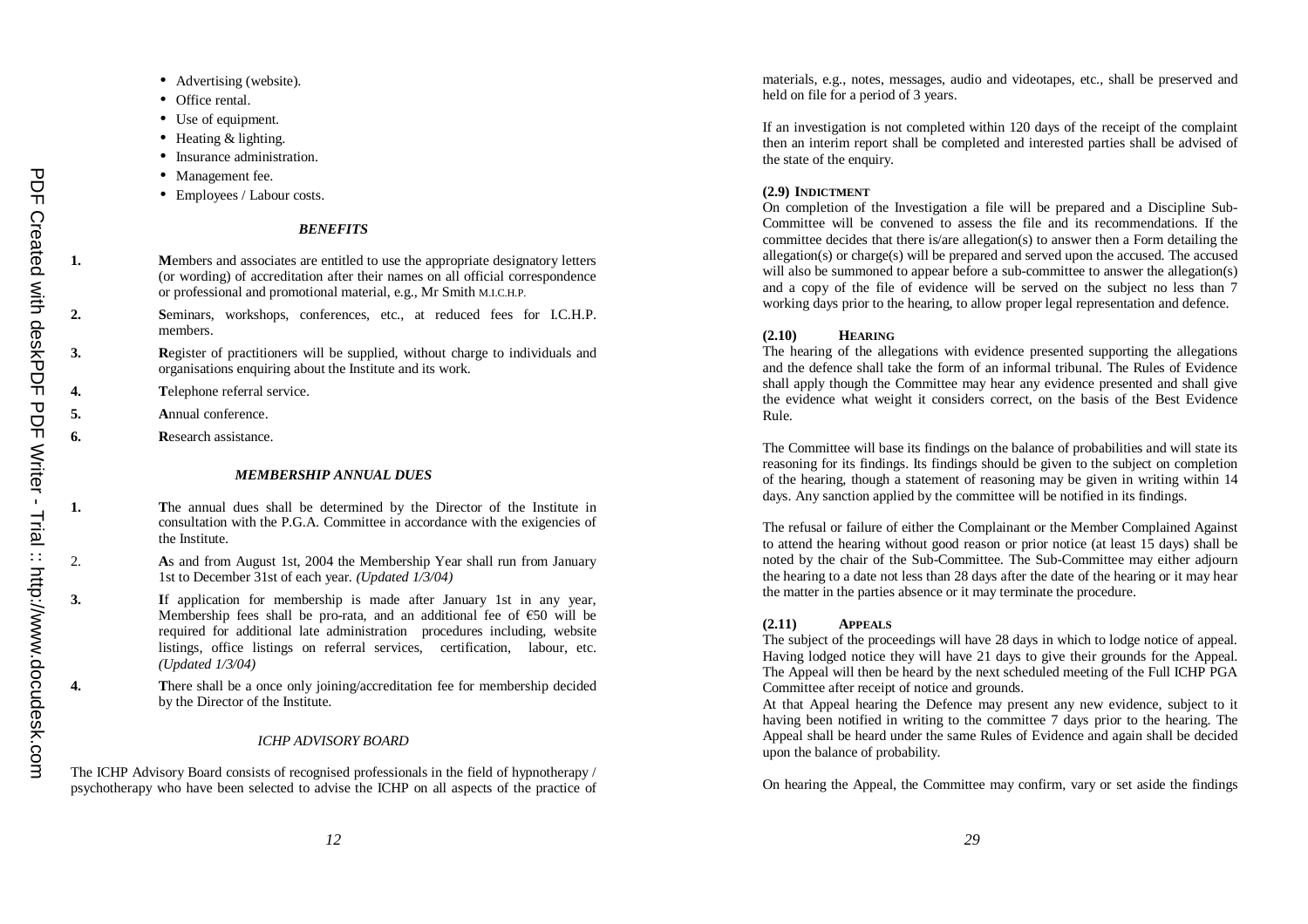complaint.

#### **(2.6) DUAL ACCOUNTABILITY**

 The ICHP may decide to investigate a complaint against a member that may be involved in a similar process with another body if it arises from the same material circumstances. Members of the ICHP and accredited organisations have to accept that membership / accreditation involves obligations to observe the ICHP Codes of Ethics and Practice, and as such these obligations must be considered in their own rights.

## **(2.7) RECEIVING COMPLAINTS ETC.**

On receipt of a serious report or complaint of a breach of the Code of Conduct and Ethics of the ICHP, the Administrator shall forward it to the Complaints Committee **within 72 hours of receipt** along with any letters or notes or audiotapes, etc. relating to that complaint, will complete Part I of the Complaints Form and register the complaint.

 **N.B. All daily record sheets, client attendance notes and pertinent records, whether be side notes or otherwise must be preserved!** 

## **All Complaints Procedures Shall be Conducted in Confidence**

On receipt of the Complaint the Complaints Committee shall contact the complainant / informant within 14 working days, unless the complainant / informant has been made themselves unavailable. The Committee will then clarify any ambiguity and assess the seriousness of the complaint. If it appears suitable then informal resolution will be sought. If the Complaint is of such a nature that it appears a criminal act may have been committed then the procedure will be suspended pending the outcome of any Garda enquiry and all parties shall be informed of the suspension. If a member is to be suspended then that Member should be allowed a period of 28 days to suspend their client list. This being time to organise their personal and financial affairs to defend their presumed innocence until proven otherwise).

## **(2.8) INVESTIGATION**

 If the Complaint is of a sufficiently serious nature and informal resolution is not possible then an investigation will be initiated. At the earliest practical opportunity, the member, subject to the complaint, shall be served with a Complaint Notification in writing. This shall contain information in plain language of the nature of the report, allegation or complaint, an official form of caution - allowing any response to be taken within the Rules of Evidence - and information of their rights to legal / friendly representation. At the same time, they should be given the ICHP Code and Complaints Procedures detailing their rights and explaining the procedures.

 In the process of any Formal Investigation of a Complaint all enquiries shall be carried out within the Rules of Evidence and the provision for evidence gathered as used by the Garda/solicitor/private investigator/medical professional and/or other legal bodies. All enquiries and interviews shall be fully documented and all unused therapy performed by graduate. The board is also a mechanism by which the ICHP can confer a 'Fellow' of the ICHP for achievement in the profession. Advisory Board members are exempt from the ICHP Committee Office because of possible conflicts of interest.

## *MEMBERSHIP ELIGIBILITY*

**T**he Institute comprises two main classes of membership, namely :

**1. MEMBER (Designatory letters M.I.C.H.P.)** 

- **(a) T**his class of membership is open only to those persons who are holders of both the advanced diploma and ordinary diploma in hypnotherapy / Psychotherapy issued by the Institute of Clinical Hypnotherapy & Psychotherapy.
- **(b) M**embership is open to those who have attained satisfactory standard in a written and/or oral examination set by the Irish Hypnotherapy Examiners Board.
- **(c) M**embership is open to those who have gained a diploma from a training school in hypnotherapy / Psychotherapy approved by the Irish Hypnotherapy Examiners Board.
- **(d) M**embership is open to those who have completed a minimum of two years in full-time private practice in hypnotherapy / Psychotherapy and are willing to abide by the Articles of Association and Code of Practice of the I.C.H.P..
- **M**embers who have completed 450 supervised client hours are qualified to become accredited ICHP members and are entitled to use the letters MICHP Accredited. (Accreditation procedure updates 2001, details & outlines in this Code under the Supervision Section.)

## *NOTE:*

2.

**I**n order to be accepted as member the person must be established in or be proposing to establish a practice in hypnotherapy, utilising analytical techniques and must be proposed for membership by a member of the association in good standing. The Director of the Institute in consultation with the P.G.A. Committee may refuse to admit any person to membership or associate membership and their decisions enacted as a quorum shall be binding and final.

## *3. ASSOCIATE MEMBERS (Designatory letters M.I.C.H.P. Assoc.)*

- **(a) T**his class of membership is open to those who are students of the I.C.H.P. or who have received the ordinary diploma in hypnotherapy / psychotherapy from the I.C.H.P..
- (b) **A**ssociate membership is available to those students who, although not wishing to enter private practice, study with I.C.H.P., in order to pursue a particular interest. Many of the students, wishing to retain contact with the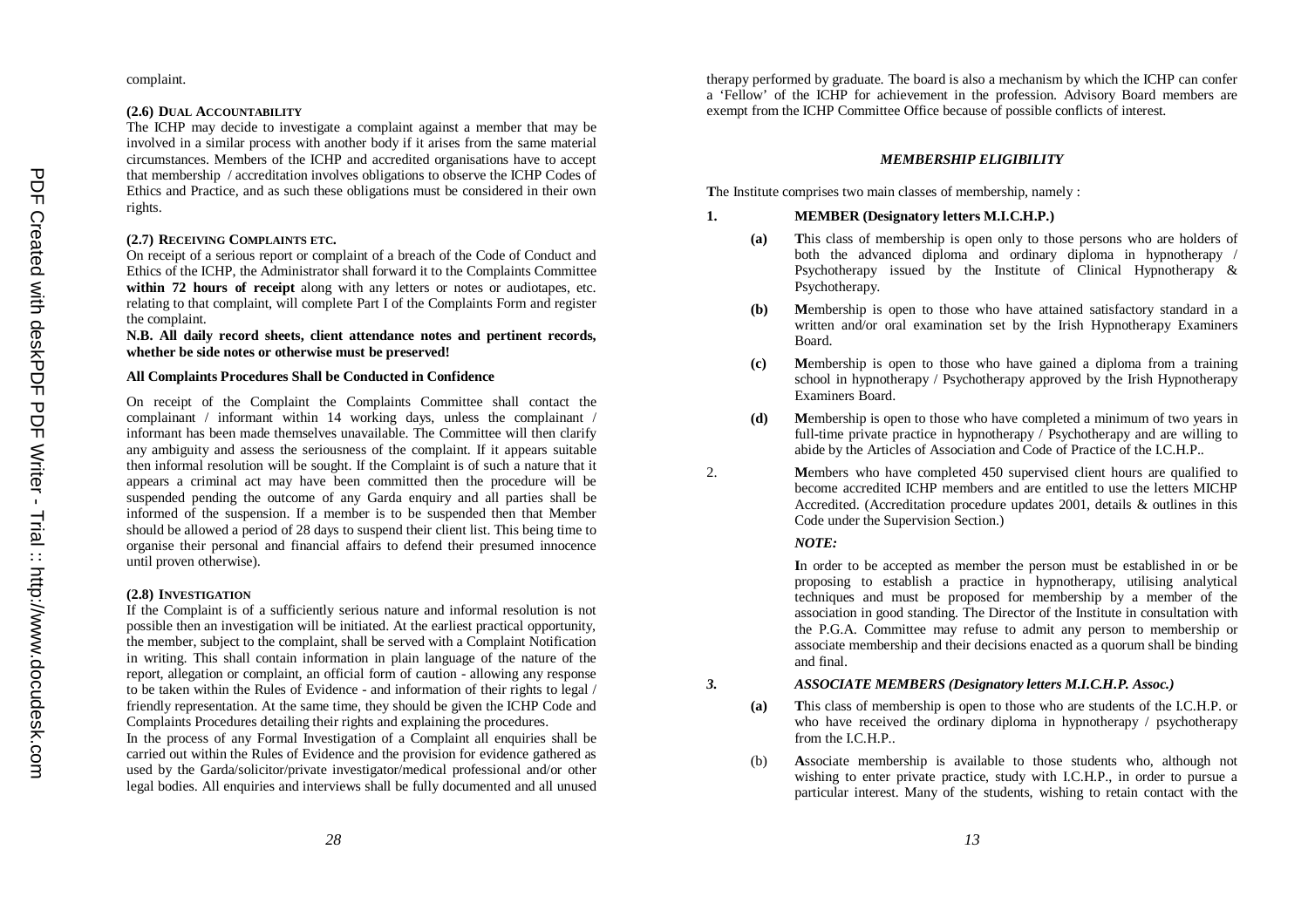PDF

Institute and to obtain information on up to date developments in the field of hypnosis and psychotherapy, are enabled to do so by attending association functions. The Committee of the Institute may at it's discretion, also award fellowship.

## *(10) CODE OF PRACTICE AND ETHICS*

**M**odern theory using hypnosis, ie., hypnotherapy, is largely based on humanitarian, holistic ideals.

**P**rofessional hypnotherapists / psychotherapy are dedicated to serve the welfare of their clients and to the disciplined use of a recognised body of knowledge about hypnosis.

**I**t is a public trust that requires of its practitioners, integrity, compassion, belief in the dignity and value of human beings, a commitment to serve and a dedication to truth.

**I**t requires mastery of a body of knowledge and skill gained through professional education and experience.

**E**ach member of a profession carries the responsibility of maintaining and improving hypnotherapy / psychotherapy.

**T**his Code of Practice and Ethics is intended to aid hypnotherapists / psychotherapists individually and collectively in maintaining a high level of ethical conduct.

They are standards and practices by which a hypnotherapist / Psychotherapist may determine the propriety of his conduct in his relationship with client, colleagues, members of allied professions and with the general public.

- **1.** The principal objective of the hypnotherapy / psychotherapy profession is to render service to humanity with full respect to the dignity of man. Hypnotherapists must earn the confidence of their clients, offering to each a full measure of service and devotion.
- **2. H**ypnotherapists should strive to improve their knowledge and skill and should make available the benefits of these skills to all their clients.
- **3. H**ypnotherapists should observe all laws, uphold the dignity and honour of the profession and accept its self-imposed disciplines.
- **4. T**he hypnotherapist will not illegally practise medicine or psychology and must recommend that a client seek medical advice when this is prudent.
- **5. A** hypnotherapist should never use the effects of hypnosis and suggestion within hypnosis to eliminate the effects of a symptom being displayed by another, whereby the origin of such symptoms is not readily apparent, unless authority has been obtained in writing from a qualified medical practitioner.
- **6. A** hypnotherapist should at all times be cognisant of having a Duty of Care towards clients, never claiming skills which are not in fact possessed, and never offering

 resolution of the complaint. Where possible the senior member should ascertain beforehand whether there is any misunderstanding or other minor issue that can easily be clarified by the parties involved and resolved amicably.

If this is not possible then the complaint should move to Level 2.

#### **(1.2) LEVEL 2**

 A written account of the complaint shall be sought and a response invited from the complainant, as explained. The written response from the complainant shall then be offered to the accused member for comment. If the response does not satisfy the accused member then any further comments, or any shortcomings of a response, may be offered to the accused member. If either party are unable to offer any supplementary response that answers all the issues raised, then the parties to the complaint shall be given the choice of (1) arbitration, or (2) the complaints procedure, or (3) termination of the complaint.

## **(2) COMPLAINTS & DISCIPLINARY PROCEDURES**

#### **(2.1) AIM**

 The aim of this procedure is to afford protection to the Members of the ICHP and to the patients/clients who attend practitioners of the ICHP and to protect the name of the profession of Hypnotherapy as conducted by members of the ICHP.

#### **(2.2) BRINGINGA COMPLAINT**

 A complaint may be brought by a member of the public seeking or using the services of a member of the ICHP, either in person or via a third party acting on their behalf and with their authority, OR by a member of the ICHP in respect of another member.

#### **(2.3) COMPLAINTS AGAINST NON-ICHP MEMBERS**

 The ICHP cannot deal with complaints against individuals or organisations that are not members or accredited to the ICHP.

#### **(2.4) TIME SCALE**

 A complaint shall be lodged within 5 years of the event(s), which form the substance of that complaint.

 All documentation records of complaints that are informally resolved shall be kept for 5 years from the initial date of the complaint. All records of formal complaint procedures shall be kept for a period of 5 years, unless the member or accredited organisation is found against and then they shall be kept for 5 years or as long as the individual remains a member or the organisation remains accredited, whichever is the longer.

## **(2.5) EXPENSES**

 The ICHP is not responsible for travel or any other expenses incurred either by the Complainant or the member complained against in connection with any stage of the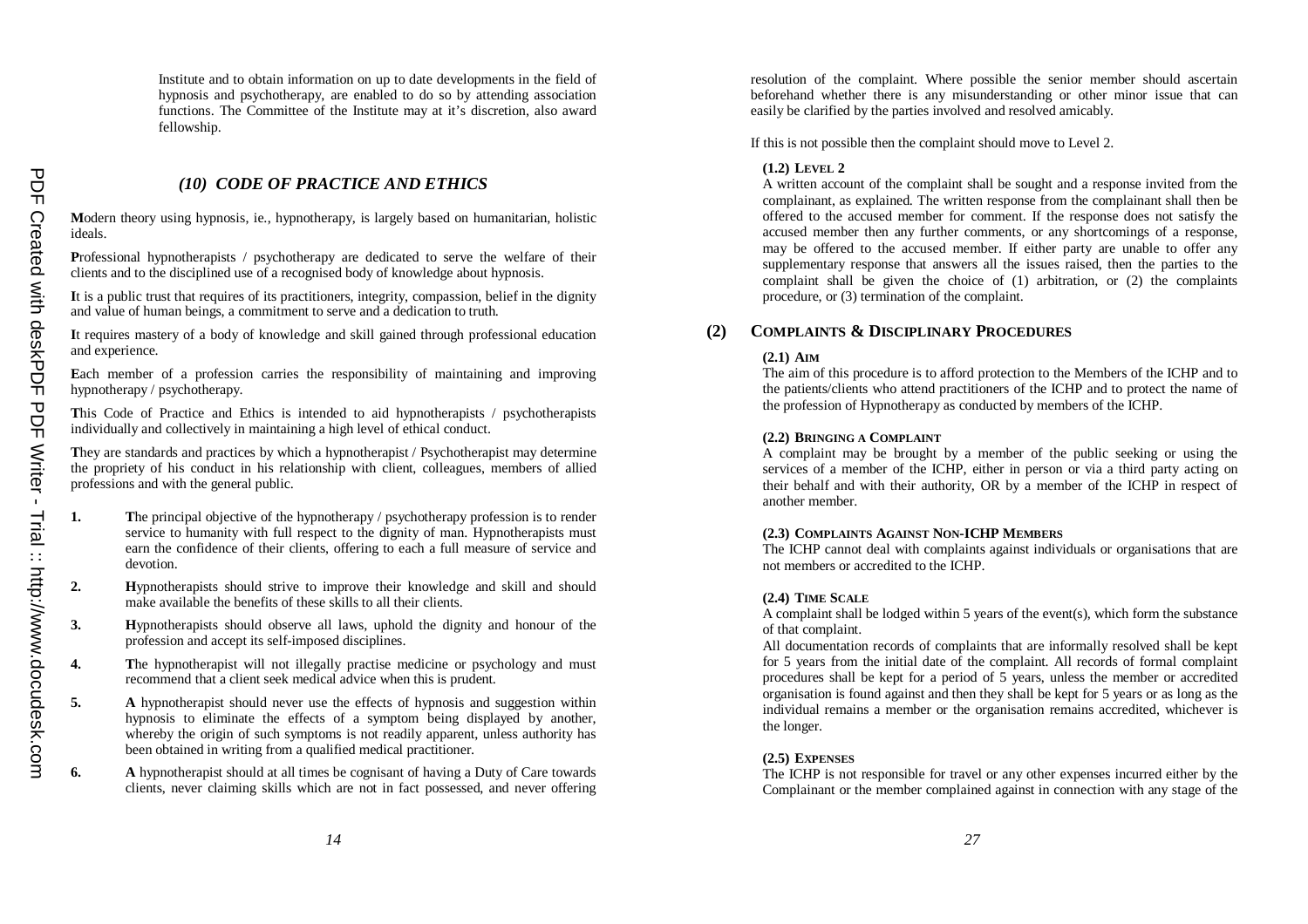either held to have been in breach of the Rules or Code of Ethics & Practice, or by serious ill health, judged incapable of fulfilling their role as a therapist, but the member shall have the right of appeal to the full Committee present at its next scheduled meeting.

 Any person whose membership is terminated shall forfeit all the privileges of membership. Certificates of Membership remain the property of the ICHP and shall be returned upon demand if a practitioner's membership is terminated.

ICHP PGA Members must, where it is reasonable to so do, raise any concerns which s/he has regarding the conduct of another ICHP PGA Member with that ICHP PGA Member first. If the matter cannot be resolve satisfactorily it should then be reported to the Disciplinary Committee of the ICHP PGA, where the concern relates to serious professional misconduct, ICHP PGA Members have a clear duty and obligation to act accordingly.

## *COMPLAINTS BY CLIENTS (ICHP No.7:1 Code Of Practice & Ethics)*

**I**CHP members have an obligation at the start of the therapeutic relationship to make available to their clients how and to whom a complaint can properly be made. If required by the client, the ICHP member must in addition provide the client with all necessary and relevant information to enable the client to make the complaint including names, addresses and telephone numbers of relevant persons within the association if the ICHP members knows, or it is reasonable for the ICHP member to obtain, such information.

## *ICHP COMPLAINTS, LEGAL & DISCIPLINARY PROCEDURES*

#### (1) **WHO FEELS THEY HAVE A COMPLAINT BY ANY OTHER MEMBER OR OFFICIAL OF THE THE COMPLAINTS PROCEDURE: (AVAILABLE TO ANY MEMBER/CLIENT/STUDENT ICHP)**

 A complaint may concern the general conduct or manner in which they carry out any formal process of the ICHP PGA.

 The intention is to conciliate issues and problems without resort to sanction. It aims for resolution by negotiation and mediation.

Unless the accused person(s) request then the complaint shall be treated as confidential.

 Any person raising a complaint or assisting with information in connection with a complaint must not be victimised nor harassed in any way, by any party (any such harassment shall be dealt with as a disciplinary matter). This procedure does not limit the accused's rites (as an ICHP Member) or access to any other procedure, e.g., Tribunal.

 The complaint shall be dealt with as quickly as possible and each level shall be limited to 28 days except in exceptional circumstances.

 Information gathered during the course of the complaint procedure shall be assessed on the balance of probabilities. If at any stage it becomes clear that the grievance is of such a serious nature that it may constitute a breach of discipline then the full Complaints Procedure shall be made available.

## **(1.1) LEVEL 1**

 The members concerned will be invited to meet with the Administrator and/or a senior member of the ICHP to air their differences and try to achieve a assistance unless the presenting problem falls within the scope of the therapy being offered, to remain aware of their own limitations and wherever appropriate be prepared to refer a client to another practitioner (regardless of discipline) who might be expected to offer suitable treatment.

- **7. A** hypnotherapist should forthwith discharge from treatment, at the earliest possible moment, consistent with the good care of the client, each and every client who present themselves for treatment.
- **8. A** hypnotherapist should never use hypnosis or the effects of suggestion within hypnosis to gain benefit to themselves from another, unless such other person has been clearly appraised of the implications of such suggestions.
- **9. A** hypnotherapist should avoid dual relationships with clients and should never offer his/her services under terms or conditions which might impair the free and complete exercise of his professional judgement and skill, reduce the quality of his service or risk exploitation.
- **10. A** hypnotherapist must never say, do, carry out, or otherwise perform any word or action by deed or by inference so as to bring into disrepute the use of hypnosis as a form of therapy or the good name of the above.
- **11. A** hypnotherapist should preserve totally and absolutely the client's right to anonymity and privacy, unless he/she is required to do so by law, or to protect the client's welfare, or that of the community. He should never publish or declare any information relating to any client or ex-client in any form or manner which is likely to identify such persons, except with the expressed permission of such persons.
- **12. I**CHP Hypno-psychotherapists are not allowed to offer (advertise, communicate, suggest, publish, promise, etc.) lifetime guarantees, cures, or any guarantee, warranties or 100% (95%, 90%, etc) effective cures within the therapeutic process that commits the therapist to unrealistic expectations that cannot be scientifically proven. (29/1/05)
- **13. A** hypnotherapist should never be involved in any stage performance where hypnosis is used to provide solely a form of public entertainment and amusement.
- **14. A** hypnotherapist should keep any interest in, or investigation of, the paranormal (para-physical matters) as totally separate from any work of therapy using hypnosis.
- **15. A** hypnotherapist should freely consult with other professional hypnotherapists on a regular basis and in difficult situations or when it seems that the quality of service may be improved - ('supervision').
- **16. H**ypnotherapists in private practice will maintain at their own expense, a form of malpractice insurance known as Professional Indemnity Insurance and they will only conduct a private practice in hypnotherapy upon receipt of clear evidence that they are being held covered by such a policy.
- **17. H**ypnotherapists will never offer help or assistance to another via the use of hypnosis unless such insurance as referred to in (16) above is in force. Student Hypnotherapists need to have insurance coverage when working with clients and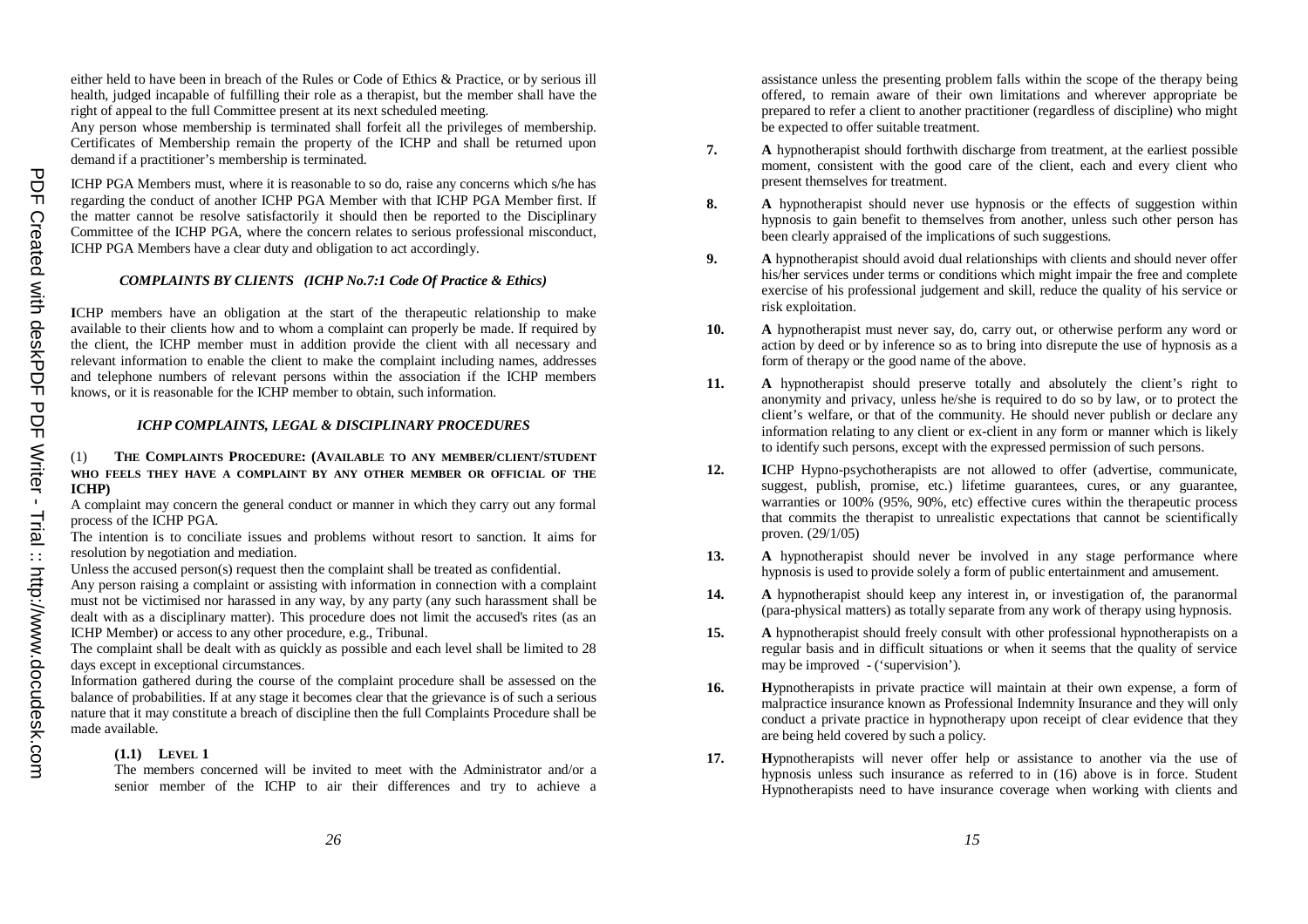need to inform their insurance company once they become qualified.

- **18. H**ypnotherapists should pay annual dues of the Institute on or before the due date of payment and accept in the absence of such payment that membership shall immediately lapse and that benefits of membership shall cease.
- **19. A**ll certificates, diplomas, letters of accreditation or other written communications issued by the Institute shall remain the property of the Institute and shall be returned to the Institute as and when the associate membership, membership ceases or upon the written request of the Director if the Institute.
- **20. H**ypnotherapists are committed to on-going training and undertake to participate in a minimum of 14 hours Continuing Training and Education each year.
- **21. H**ypnotherapists Psychotherapists undertake to treat clients within the recommended 10 sessions. Should treatment extend beyond the optimum number of sessions to 20 sessions then a written report must be submitted to the therapist's Supervisor and to ICHP Headquarters. *(Updated 1/3/04)*
- **22. H**ypnotherapists accept the principle of Supervision and are committed to regular supervision with a designated member of the I.C.H.P..
- **23. H**ypnotherapists agree to undergo hypno-analysis with a therapist designated by the I.C.H.P..
- **24.** Never to visit the house of a client or potential client for hypnotherapy, unless such visit is with the knowledge and consent of a Doctor of medicine and only if an observer is present.
- **25. N**ever to induce hypnosis in a juvenile under the age of 16 years unless with the knowledge and approval of the parents or guardian and then only if an observer is present.
- **26. A**ll members of ICHP are requested to print on their explanatory brochure and client's contract form the following wording.

If any member of the general public has a genuine cause for concern, the client at *all times has the right of recourse to the Institute of Clinical Hypnotherapy & Psychotherapy Complaints, Disciplinary and Ethical Committee at ICHP Headquarters, Therapy House, 6 Tuckey Street, Cork City, Ireland.*

- **27. E**ach member is to print the ICHP website details on their explanatory brochure, i.e., www.hypnosiseire.com.
- **28. I**CHP students are advised to become Associate/Student Members of the ICHP Post-Graduate Association in order to take full advantage of all workshops, conferences, seminars organised for the membership and also to receive the Association Journal. Involving the student at this early stage enables them to speedily orient themselves on the ethos, ethics and spirit of the ICHP
- **29. I**n advertising their services as an ICHP PGA Member, ICHP PGA Members shall limit promotional and other material to details of their name, relevant

## *MODELS OF SKILLS DEVELOPED*

#### **The following models may be used in conjunction with the foregoing, but not instead of them.**

## **1.** *Peervision.*

**T**his takes place when three of more therapists of broadly equal status, training and/ or experience share the responsibility for providing each other's peervision within a group context. Particular care needs to be given to developing the necessary rapport for sharing, questioning, and challenging each other constructively. This model is not recommended for groups that consist only of trainee or newly qualified therapists. It is also essential for a clear understanding of where the final responsibility for the clients well-being rests.

### **2.** *One-to-one consultation.*

**T**his involves two participants providing case consultation for one another by alternating the role of consultant and therapist. Ideally, the time spent in each role is divided equally between them.

## **3.** *Therapist's supervisor.*

Confirmation form should be lodged with the therapist's association on an annual basis.

## *(13) DISCIPLINARY COMMITTEE & COMPLAINTS PROCEDURES*

#### *One member of the ICHP P.G.A. in addition to the ICHP Administrator to be appointed.*

**O**ne member of the ICHP P.G.A. Committee in addition to the ICHP Administrator shall be appointed by the full Committee to have responsibility for complaints and discipline. That Committee member is subsequently empowered by the Committee to investigate and to attempt to bring complaints and infringements of the Rules or the Code of Ethics to a conclusion acceptable to all parties. If this proves impossible or is considered serious enough to warrant it, the matter will be referred to a Disciplinary Committee formed to hear the evidence.

A Disciplinary Committee consisting of the Chair and two other members of the committee, who shall be appointed by the ICHP, shall constitute a Disciplinary Committee which may investigate and hear complaints concerning the conduct of members and the Disciplinary Committee may make such rules of procedure at its hearing as it deems fit. Any member requested to attend such a hearing shall have the right to be accompanied by a fellow member of the Committee or membership as supporter. In the event the member declines to attend such a hearing, the hearing will proceed in their absence. The Disciplinary Committee will hear the evidence and come to a decision based on the balance of probabilities.

The Disciplinary Committee may terminate a practitioner's membership if such member is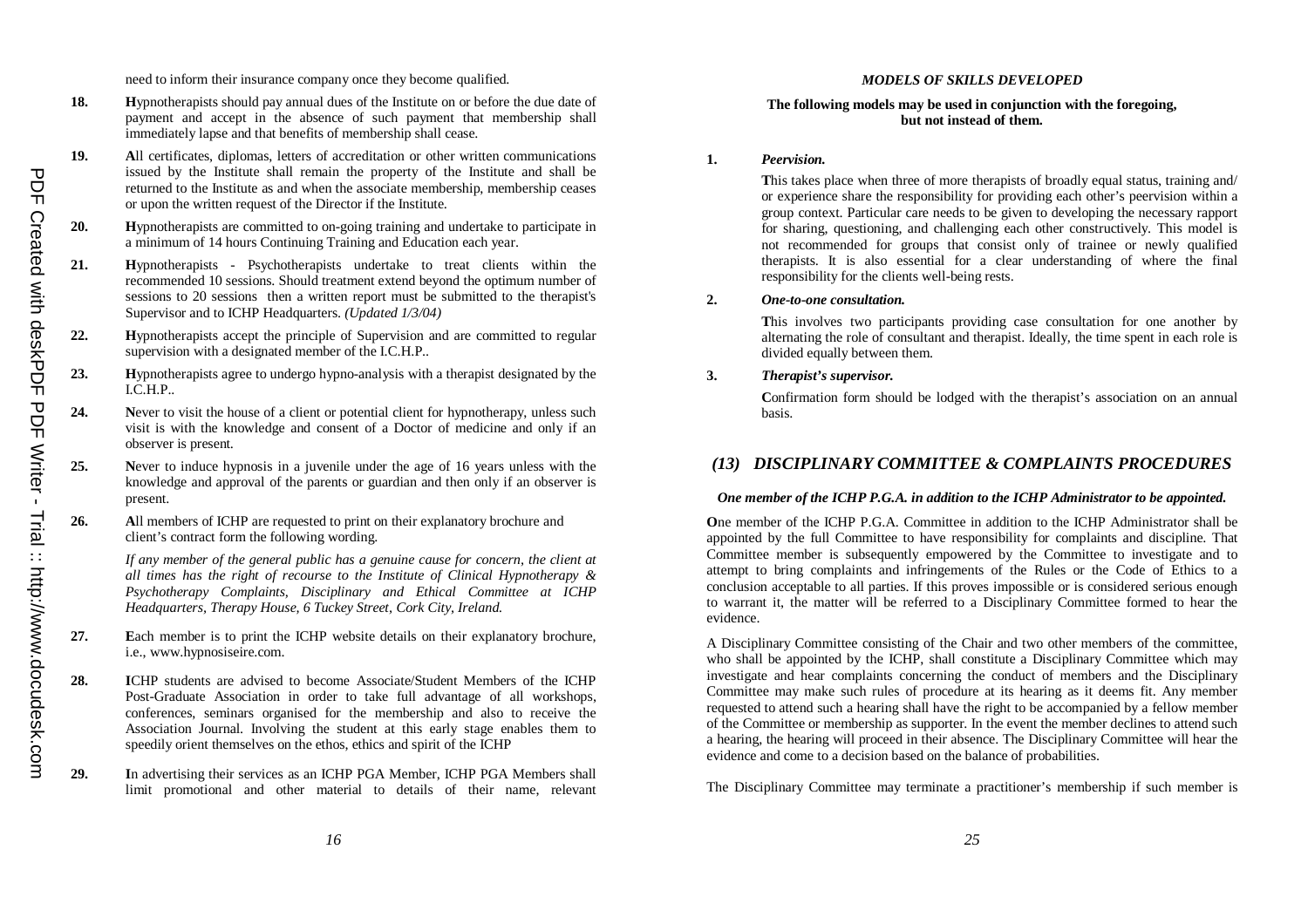supervision or consultancy. There must also be clarification, at this stage, about the boundaries of confidentiality regarding people (other than the therapist) to whom the supervisor is accountable.

- (b) When the supervisor considers it necessary to prevent serious emotional or physical damage to the client confidentiality may be breached. However, it is imperative that the supervisor informs the therapist that the supervisor intends to breach their confidentiality agreement.
- **2.** Confidentiality does not preclude the disclosure of confidential information when relevant to the following:
	- (a) Recommendation concerning therapists for professional purposes.
	- (b) Pursuit of disciplinary action involving therapists in matters pertaining to ethical standards.
	- (c) Legal requirements.
- **3. I**nformation about specific therapists or their client may only be used for publication with prior written consent and should be purposeful and constructive.

#### *MODELS OF SUPERVISION*

#### **There are different models of supervision. This Code applies to all arrangements for supervision.**

#### *1. One-to-one.*

**A** single supervisor provides the supervision for one therapist less experienced than himself when all the points contained within the Code of practice should be considered.

#### *2. Group supervision with identified supervisor/s.*

**T**his can be with the supervisor, acting as leader, taking responsibility for apportioning the time spent between the therapist, and then concentrating on the work of the individuals, in turn, or, the therapists allocating supervision time between themselves, using the supervisor as a facilitator. There are also many different ways of working between these alternatives. This is also a model when a supervisor of a different orientation might be chosen.

- **3. A**ll the participants in group work should have had sufficient group work experience to be able to engage the group process in ways which facilitate effective supervision.
- **4. E**xplicit consideration should be given to deciding who is responsible for providing the supervision, and how this supervision will be implemented.
- *5.* **I**t is advisable that these groups are visited from time to time by a consultant to observe the group process and monitor the quality of the supervision.

qualifications, address, telephone, consultation hours, and a brief listing or summary of services being offered.

- **30. I**CHP PGA Members must not display any affiliation with or hold themselves out to be connected with an organisation in a manner which falsely or misleadingly implies the sponsorship or endorsement of that organisation. (*See Responsibilities to Clients No.2)*
- **31** An ICHP PGA Member shall be free to choose whom he/she accepts as a client.
- **32. A**ny ICHP PGA Member who wishes to practice in partnership with or share clerical or reception facilities with another health professional who is not a member of the ICHP PGA shall satisfy himself or herself that the other person is qualified in his/her profession specifically and that the association is in no way detrimental to the profession and practice of the ICHP PGA Member and that the other person maintains adequate insurance cover under a policy of professional indemnity.
- **33. A**n ICHP PGA Member shall inform the ICHP PGA of the practice name if it differs from the name and surname as registered with the ICHP PGA.
- **34.** Hypnotherapists shall make no claim that they hold specific qualifications unless such claim can be fully substantiated. (In the absence of appropriate medical qualifications, no Member shall utilise the title *'Doctor'* in a manner that may mislead any member of the public to believe that they are medically qualified and any use of this title must be clearly defined by a suitably qualifying statement.
- **35. H**ypnotherapists must explain fully to clients in advance of any treatment, the fee levels, precise terms of payment and any charges which might be imposed for nonattendance or cancelled appointments. The ICHP Graduate is recommended to use a Client-Therapist Contract Form *(Sample on ICHP Techniques Check List),* written material is preferable to verbal statements as this is less likely to give grounds for misunderstandings should any dispute between client and therapist subsequently develop.
- **36. H**ypnotherapists must produce an Explanatory Brochure which the client has read and understood prior to the commencement of the Therapeutic process. Hypnotherapists must present all services and products in an unambiguous manner (to include any limitations and realistic outcomes of treatment) and ensure that the client retains complete control over the decision to purchase such services or products.
- **37. H**ypnotherapists recognise the need for informed consent and freedom of consent which is outlined in points 35 and 36 above, and the obvious need for an explanatory brochure and consent form ensure, in the process of obtaining informed consent, that at least the following points are understood: purpose and nature of the activity; mutual responsibilities; likely benefits and risks; alternatives; the likely consequences of non-action; the option to refuse or withdraw at any time, without prejudice; over what period of time the consent applies; and, how to rescind consent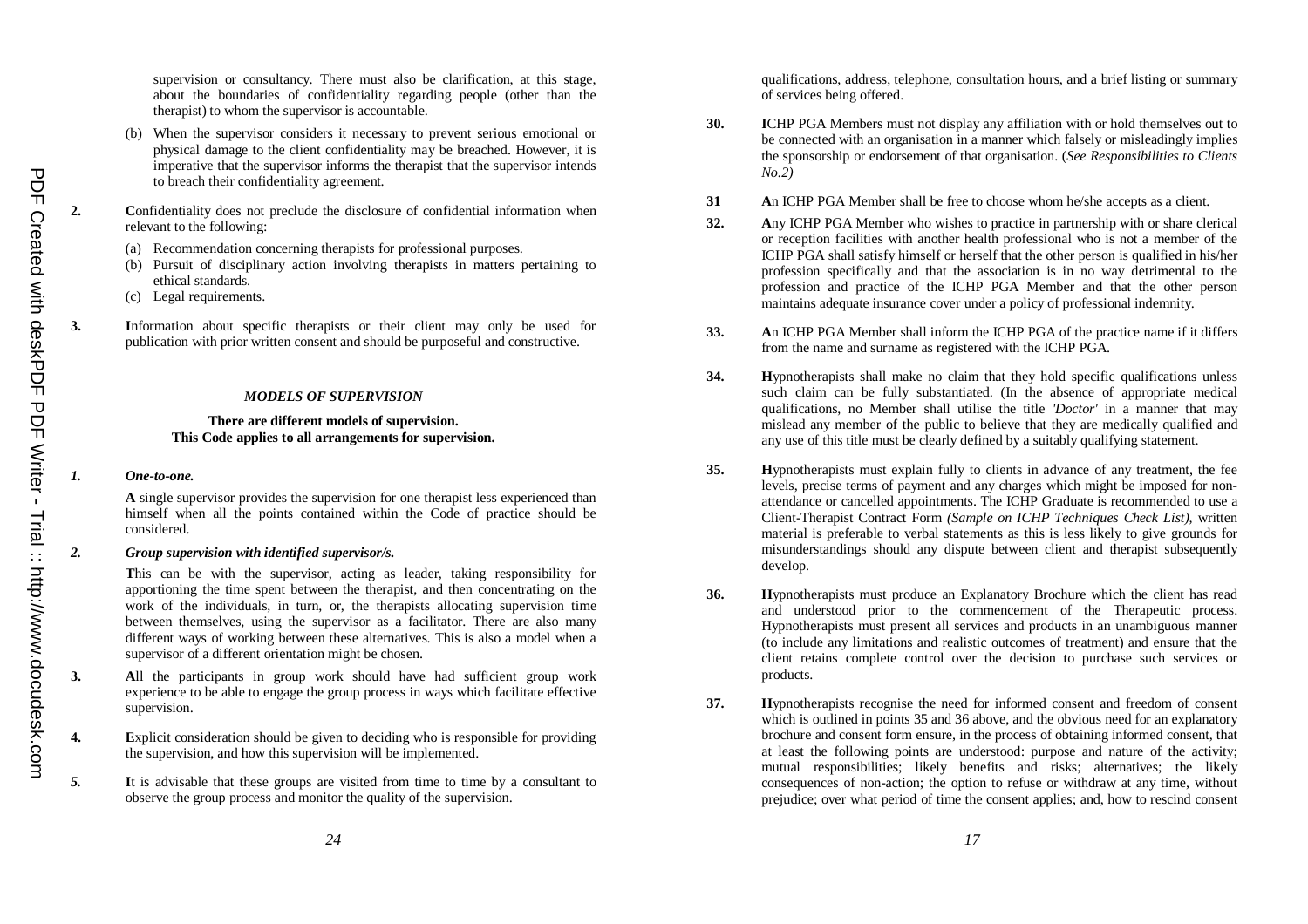## *THE MANAGEMENT OF THE SUPERVISION WORK*

if desired.

40.

- **38. H**ypnotherapists should conduct themselves at all times in accord with their professional status and in such a way as to neither undermine public confidence in the process or profession of hypnotherapy nor brings the ICHP into disrepute.
- **39.** (a) Hypnotherapists should inform the ICHP, in writing, of any disciplinary action taken against them by any professional body, or by members of the public.

 (b) Hypnotherapists should inform the ICHP, in writing, of any criminal offence of which they have been convicted.

- **H**ypnotherapists should inform the ICHP, in writing, of any alteration in circumstances which would affect their position or ability as practitioners, for example, long term illness, trauma, drug or alcohol abuse, or any other reasons.
- 41. **H**ypnotherapists should where applicable, make available all relevant information requested as a result of investigation by an appointed Complaints and Disciplinary Committee, or Administration, without hindrance (whether implied or actual) or unreasonable delay and comply fully with all requirements inherent within any Complaints and Disciplinary Procedure to which they subscribe.
- 42. **H**ypnotherapists must accept the need and obligation to study and understand the provision of the ICHP Professional Code of Ethics and Practice. To use a systematic procedure for making ethical decisions and resolving ethical dilemmas. It's the ICHP PGA Member's responsibility to use his/her initiative to make whatever enquiry necessary (Supervisor, Administrator, medical advice, legal, health board, ICHP code, Disciplinary, Ethics, Committee) to resolve an ethical dilemma to avoid entering into agreements or contracts which might oblige ICHP PGA Members to contravene provision of this code of professional ethics.
- 43. **H**ypnotherapists are required to maintain or improve their level of skills and professional competence by;

 (i) Undertaking final continuing training, by attending workshops, conferences, courses and seminars of the ICHP.

(ii) Hypnotherapists should keep themselves up to date with relevant knowledge, research methods, and techniques, through the reading of relevant literature, peer consultation, and continuing education activities, in order that their services or their research activities and conclusions shall benefit and not harm others.

 (iii) The sharing of experiences and exploring such with supervisors, peer-support groups, post-graduate training, etc. They should also maintain an awareness of research and developments in the field of hypnotherapy and other linked fields.

- **H**ypnotherapists should act in emergencies (for example, where a client threatens suicide) on the basis of their professional judgement, if necessary without consent, but if possible obtain fully informed consent at a later stage.
- 45. **H**ypnotherapists should do everything reasonably possible to stop or offset the consequences or actions of others when these actions are likely to cause serious

**For an effective contract of supervision the following points require consideration and action:**

- **1. S**upervisors should inform therapists about their own training, theoretical approach, qualifications and the method they use.
- **2. S**upervisors must clarify the practical arrangements for supervision, particularly with regard to the privacy of the venue, length of the contract, the frequency of contact, and dates for review of the supervision contract.
- **3. Fees should be arranged in advance.**
- **4.** Both supervisor and therapist should clarify the expectations and requirements they have of one another, and each accesses the value of working with one another.
- **5. B**efore embarking on a supervision contract, supervisors should ascertain what experience, if any, the therapist has had, or is currently engaged in, to determine the variety and effect of the supervision.
- **6. I**f, during the supervision, it appears that the therapist needs therapy, the supervisor should discuss the issue and, if appropriate, make a suitable referral to a third party.
- **7. S**upervisors should ensure that therapists are given regular opportunities to evaluate their supervisor.
- **8. S**upervisors should review frequently how the therapist engages in self-assessment, peer assessment and self-evaluation of the therapist's own work.
- **9. S**upervisors should encourage the therapist to improve their professional and personal development.
- **10. W**here personal disagreements cannot be resolved by discussion, the supervisors should consult with a fellow professional and, if appropriate, offer to refer the therapist to another supervisor.

## *CONFIDENTIALITY*

- **1. A**s a general rule, supervisors must maintain confidentiality with regard to the therapist and to the client with the following exceptions:
	- (a) If there is to be more detailed discussion of a client (so that the client is recognisable) then the supervisor and therapist must have clearly agreed this from the onset. However, in order to do this, agreement must be sought from the client concerned as well as those on whom the supervisor relies for support,

44.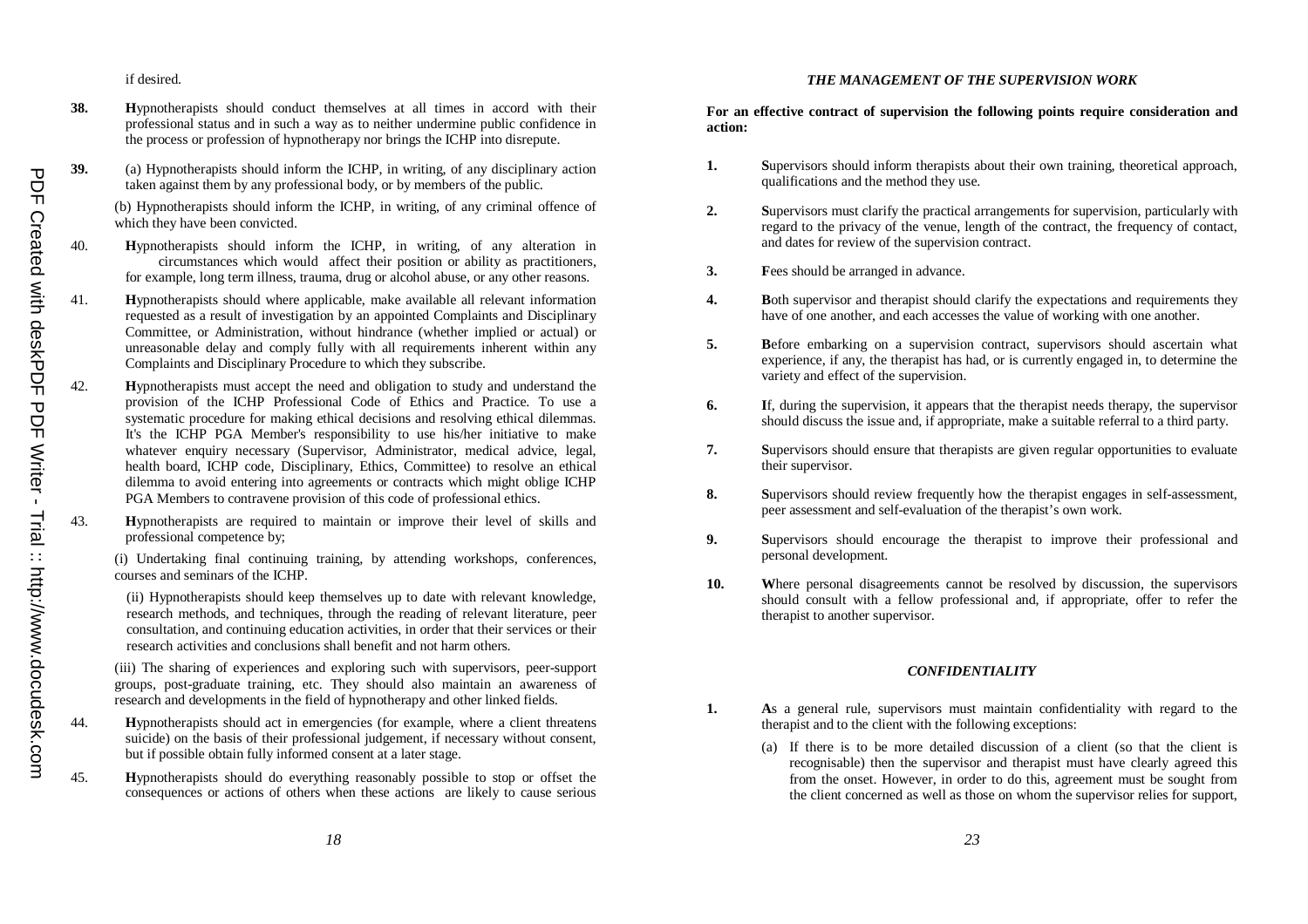another, the employing organisation, if any, and to the client.

**7. T**herapists who are in private practice are responsible for finding their own supervisors.

#### *COMPETENCE*

## **PRACTICE:**

- **1. A** supervisor should ideally be a practising hypnotherapist (unless otherwise stated) of at least 3 years experience (within the last 10 years), and have had at least 500 hours of supervised client work within the previously stated time.
- 2. (a) A supervisor should have been in supervision (as above).
	- (b) Supervisors should monitor and maintain their own effectiveness and are strongly encouraged to arrange for regular evaluation of their work by appropriate supervision.

## **TRAINING:**

- **1. A** supervisor needs to have either;
	- (a) A Diploma in Hypnotherapy, or;
	- (b) Less formal training than above, but be able to provide evidence of 3 years experience in a hypnotherapy practice, as well as holding a Certificate in Hypnotherapy.
- **2. S**upervisors should, whenever possible, seek further training that is relevant to their work in order to update their learning.
- **3. S**upervisors should take account of the limits of their competence and to know when to seek help and/or withdraw from the practice of supervision, whether temporarily or permanently.
- **4. T**herapists need to consider carefully the implications of choosing a supervisor who is not a practising therapist. This applies especially to inexperienced therapists.

## **5. Supervision After Training:**

450 Supervised client hours are necessary prior to full ICHP accreditation, the supervisor for these hours must be an experienced therapist who, is either, and ICHP accredited supervisor, and accredited therapist who fulfils ICHP criteria for supervision, or an accredited member of another recognised therapeutic body. It is important, if there is any doubt, to check with the ICHP before starting work with a supervisor.

physical harm or death. Action may include reporting to appropriate authorities (for example, the police) or an intended victim, and may be carried out even when a confidential relationship is involved.

- 46. **H**ypnotherapists should make every reasonable effort to ensure that hypnotherapy knowledge is not misused, intentionally or unintentionally, to harm others or infringe human rights.
- 47. **H**ypnotherapists should ensure that all therapeutic outcomes will benefit the client and not harm them. To make whatever inquiries necessary so as not to damage the client's interests. This includes recommending professionals other than hypnotherapists if appropriate.
- 48. **H**ypnotherapists should satisfy themselves that discontinuation of therapy will cause no harm to the client and to contact their supervisor and/or administrator if in doubt and if extra sessions are required.
- 49. **R**esponsibility to Registered Medical Practitioners - Referrals - Contracts
	- 1. Ensure that wherever a client is seeking assistance for the relief of physical symptoms, unless having already done so, that the client be advised tocontact a registered Medical Practitioner.
	- 2. To confirm that they will never knowingly offer advice to a client which either conflicts with, or is contrary to that given, by the client's registered Medical Advisor/s. (If they have doubts or concerns with regard to a client's prescribed medication, they should, always with their client's permission, contact the medical advisor personally).
	- 3. To accept that any client referred to them by a registered Medical Practitioner (or other relevant agency) remains the clinical responsibility of the Medical Practitioner (or agency) and thereby agree to keep that Medical Practitioner (or agency) suitably informed of the client's progress.
- 50. **T**o notify the ICHP in writing, of any change in practice name, contact address, telephone number, or email address, at the earliest convenient moment.
- 51. **C**lient / Patient and Third Party Safety
	- 1. To take all reasonable steps to ensure the safety of the client and any person who may be accompanying them.
	- 2. To ensure that their workplace and all facilities offered to both clients and their companions will be in every respect suitable and appropriate for the service provided.
	- 3. Not to touch the client in any way that may be open to misinterpretation. (Before employing tactile hypnotic induction or deepening techniques, both an explanation should be given and permission received from the client or parent / guardian).
- 52. **E**qual Opportunity & Boundaries Issues